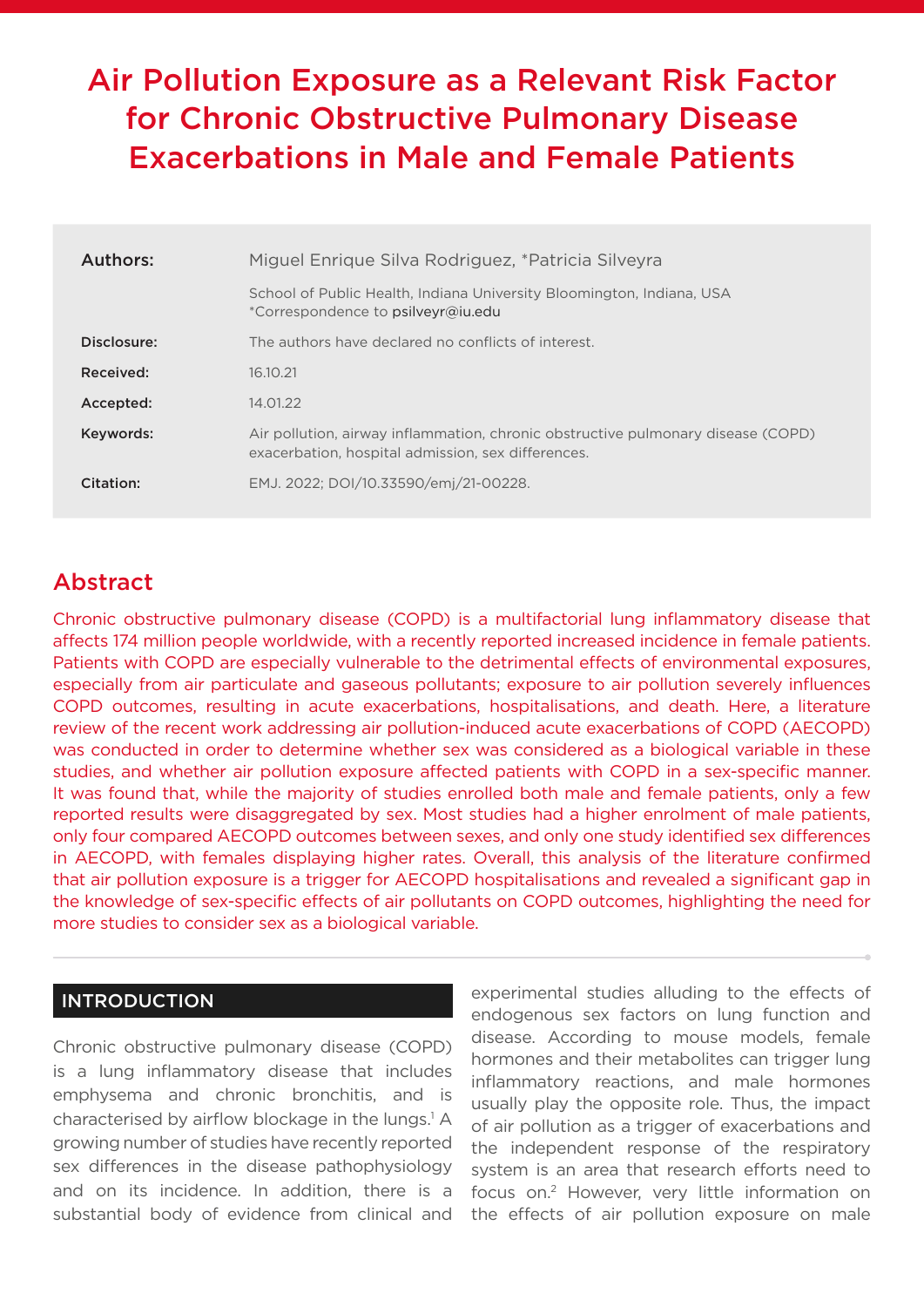and female patients with COPD is available, particularly in acute exacerbations of COPD (AECOPD) and its related outcomes, as most studies conducted in this area have not taken the variable of sex into account. As differences in the sex of patients with AECOPD is under-studied, the association between exposure to gaseous and particulate pollutants and hospitalisations for COPD exacerbations was investigated in this present review, paying particular attention to the differences between males and females. The authors focused on the association of daily mean concentrations of particulate matter (PM) with an aerodynamic diameter of <10  $\mu$ m (PM<sub>10</sub>) and of <2.5  $\mu$ m (PM<sub>25</sub>), as well as other gaseous pollutants (ozone  $[O_3]$ , carbon monoxide [CO], nitrogen dioxide [NO<sub>2</sub>], sulfur dioxide [SO<sub>2</sub>]) with hospital admissions, based on daily measurements reported in each study, while analysing the sex variable.

## COPD PATHOGENESIS

The pathogenesis of COPD includes proteinase– antiproteinase imbalance, immunological mechanisms, oxidant–antioxidant balance, systemic inflammation, apoptosis, ineffective repair, and an accelerated decline in forced expiratory volume in 1 second and forced vital capacity.<sup>1</sup> The diagnosis of COPD is also determined on the basis of symptoms and signs (e.g., exertional breathlessness, chronic cough, regular sputum production, frequent bronchitis, wheeze, etc.) in people >35 years of age who have a risk factor (e.g., smoking history), although these clinical findings have to be supported by spirometry, as defined by the Global Initiative for Chronic Obstructive Lung Disease (GOLD) and National Institute for Health and Care Excellence (NICE) standards. $3,4$ 

The development of COPD is multifactorial, and the risk factors for this disease include genetic, environmental, and sex and gender factors.5 Among the sex (biological) factors are chromosomes, sex organs, and endogenous hormones, which differ between males and females. The gender factors, on the other hand, refer to socially constructed roles and behaviours that depend on cultural context and identity.<sup>6,7</sup> Female sex and gender have been independently associated with COPD development due to the differential susceptibility of the lung-damaging effects of cigarette smoking, interactions of female hormones with toxins present in tobacco products, and other factors such as exposure to household air pollution and environmental triggers.<sup>6,8</sup> While cigarette smoke is the most critical risk factor associated with COPD, occupational and other environmental exposures are known to cause approximately one in six cases.<sup>9</sup>

COPD exacerbations generally include an acute change in the frequency and severity of cough, increases in volume and changes in the character of sputum, and worsening dyspnoea beyond normal day-to-day variations, leading to an increase in medication usage.<sup>4</sup> Hospitalisations for COPD exacerbations are multifactorial. Common triggers include respiratory infections, poor outdoor air quality, or both. Among patients with COPD, it has been reported that 70% of cases of AECOPD are due to respiratory infections, viral or bacterial, and 30% are due to environmental pollution and other causes.<sup>10</sup> In addition, hospitalisation frequency varies with disease severity, the patient's age, history of antibiotic use, and the presence of one or more comorbidities.

## COPD EPIDEMIOLOGY

COPD affects approximately 17.4 million people (7.3 million males versus 10.1 million females) in the USA, and an estimated 174 million (104.3 million males versus 69.7 million females) worldwide. It is the fourth leading cause of death and the fourth leading cause of chronic disease-related morbidity and mortality, accounting for >120,000 deaths in the USA and 3.2 million deaths globally every year.<sup>11,12</sup> Several research studies have suggested that outdoor air pollution exposure is linked to the prevalence and incidence of COPD.

Between 1971 and 2000, the prevalence of COPD among females significantly increased from 50.8 to 58.2 per 1,000 people, while in the same time period, the prevalence in males decreased from 108.1 to 74.3 per 1,000 people.<sup>13</sup> More recent data have indicated that the prevalence of COPD was higher among females than males between 1998 and 2009.<sup>9</sup> Since the year 2000, the number of females dying from COPD has also surpassed the number of males.<sup>14</sup> These trends are partially explained by the higher susceptibility of females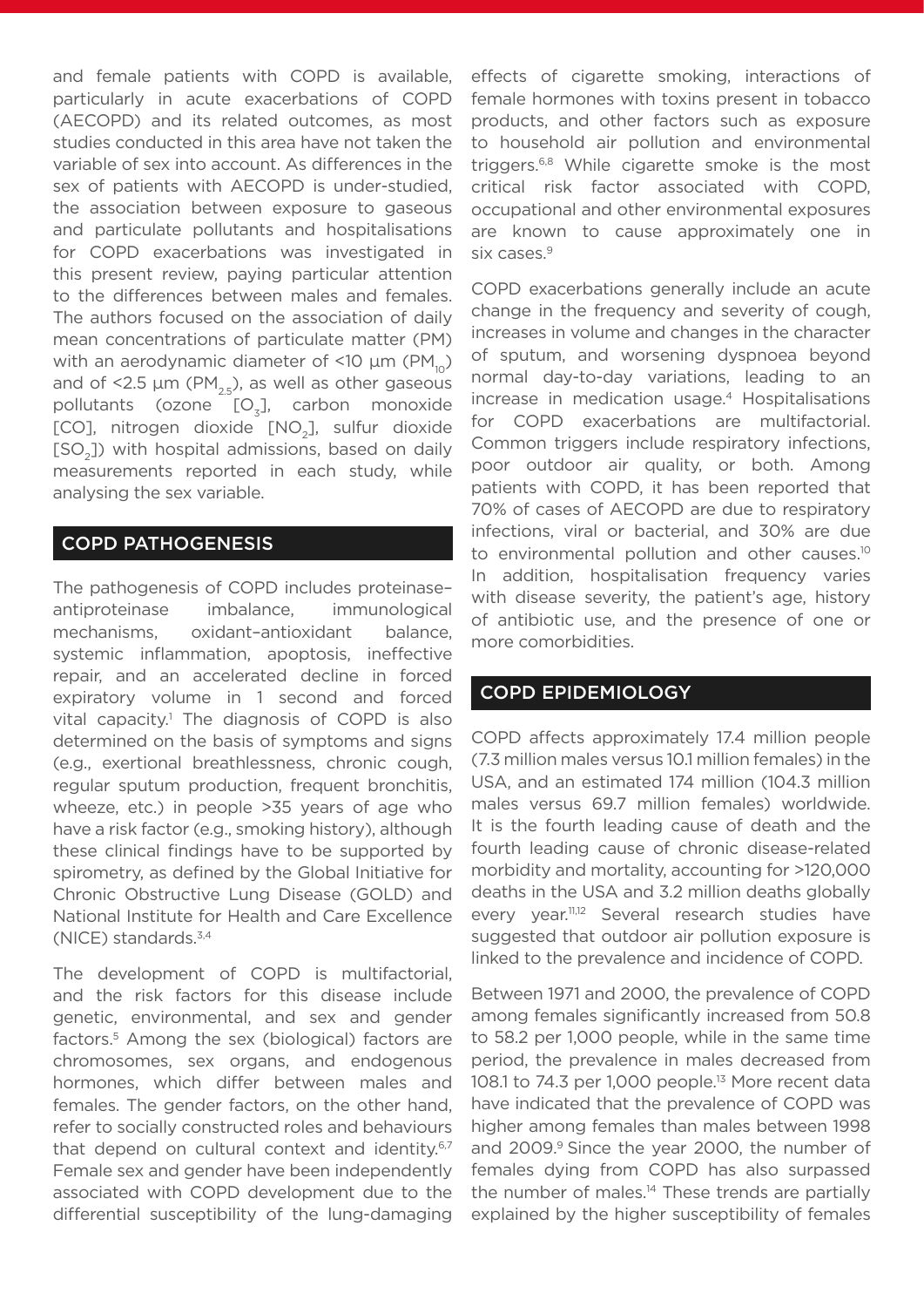to the negative effects of smoking, which results in the earlier development of severe forms of this disease, as well as changes that have occurred over time as cultural and societal expectations for females have evolved, such as the rates of tobacco use, environmental and occupational exposures, and bias in disease diagnosis.15,16

## AIR QUALITY AS A RISK FACTOR FOR COPD EXACERBATIONS

Air pollution exposure is estimated to contribute to approximately 7 million early deaths worldwide every year, and to >3% of disability-adjusted life years lost.<sup>17</sup> Air pollution has numerous harmful effects on health and contributes to the development and morbidity of cardiovascular disease, metabolic disorders, and a number of lung pathologies, including asthma and COPD.18

Recently, it has been found that the number of patients with COPD who do not have a history of smoking is higher than expected,<sup>19</sup> particularly for females.20 Emerging data indicate that air pollution exposure alters epigenetic markers, such as DNA methylation, and that these changes influence the expression of genes that control inflammation, disease development, and exacerbation risk. Exposure to several traffic-related air pollution components, including PM, black smoke,  $O<sub>z</sub>$ , nitrogen oxides, and polyaromatic hydrocarbons, has been associated with changes in DNA methylation in lung tissue.21 Air pollution exposure can also stimulate pro-inflammatory immune responses, including the adaptive responses of type 2 and type 17 T-helper lymphocytes, and dysregulate anti-viral immune responses.<sup>22</sup> The clinical effects of acute and chronic air pollution exposure, particularly the known association between elevated levels and exacerbations of asthma and COPD, are consistent with those identified in inflammatory and immunological mechanisms activated in the lung during disease processes. For example, short-term exposure to air PM,  $NO<sub>2</sub>$ , SO<sub>2</sub>, and CO can trigger a neutrophil-mediated airway inflammatory response, followed by increased clinical symptoms. The deposition of PM in the respiratory tract depends predominantly on the size of the particles, with larger particles depositing in the upper and larger airways and smaller particles penetrating deep into the alveolar spaces. Ineffective clearance of PM

from the airways causes particle retention in the lung tissue, resulting in chronic inflammatory responses that may be pathogenically important in both the exacerbation and progression of lung disease.<sup>23</sup>

Globally, exposure to household indoor air pollution in females who do not smoke also occurs via the inhalation of combustion products from biomass fuels, including wood, charcoal, animal dung, and others used for cooking.24 Due to traditional gender roles, these exposures have significantly contributed to COPD morbidity and mortality in females.<sup>25</sup> It is estimated that 50% of households worldwide (approximately 3 billion people) are exposed to smoke from biomass fuel combustion. These exposures contribute to about half of the deaths from COPD, of which 75% are females, in developing countries.<sup>24</sup>

#### COPD EXACERBATION TRIGGERS

Exacerbations of COPD are episodes of worsening of symptoms that lead to substantial morbidity and mortality.23 COPD exacerbations are associated with increased airway and systemic inflammation, and physiological changes, such as hyperinflation. These are triggered mainly by respiratory viruses and bacteria, which infect the lower airway and increase airway inflammation. Some patients are particularly susceptible to exacerbations and show a worse health status and faster disease progression than those who have infrequent exacerbations. The available literature indicates that COPD symptoms, but not lung function, are mainly associated with rises in air pollution levels. Of these, dyspnoea has been associated with  $PM_{10}$  with a 13% increase in odds for an interquartile range change in pollutant (95% confidence interval: 4–23%), and this association remained significant after adjustment for other pollutant exposures.<sup>26</sup>

The mechanisms of COPD exacerbations are complex. There is also significant heterogeneity among individuals with COPD, evident by the wide range of disease parameters, such as exacerbation, symptoms, response to treatment, rate of disease progression, and mortality, all of which refer are referred as COPD phenotypes.<sup>27</sup> Although we still have much to learn, phenotyping COPD individuals is crucial to make proper prognostic and therapeutic decisions and achieve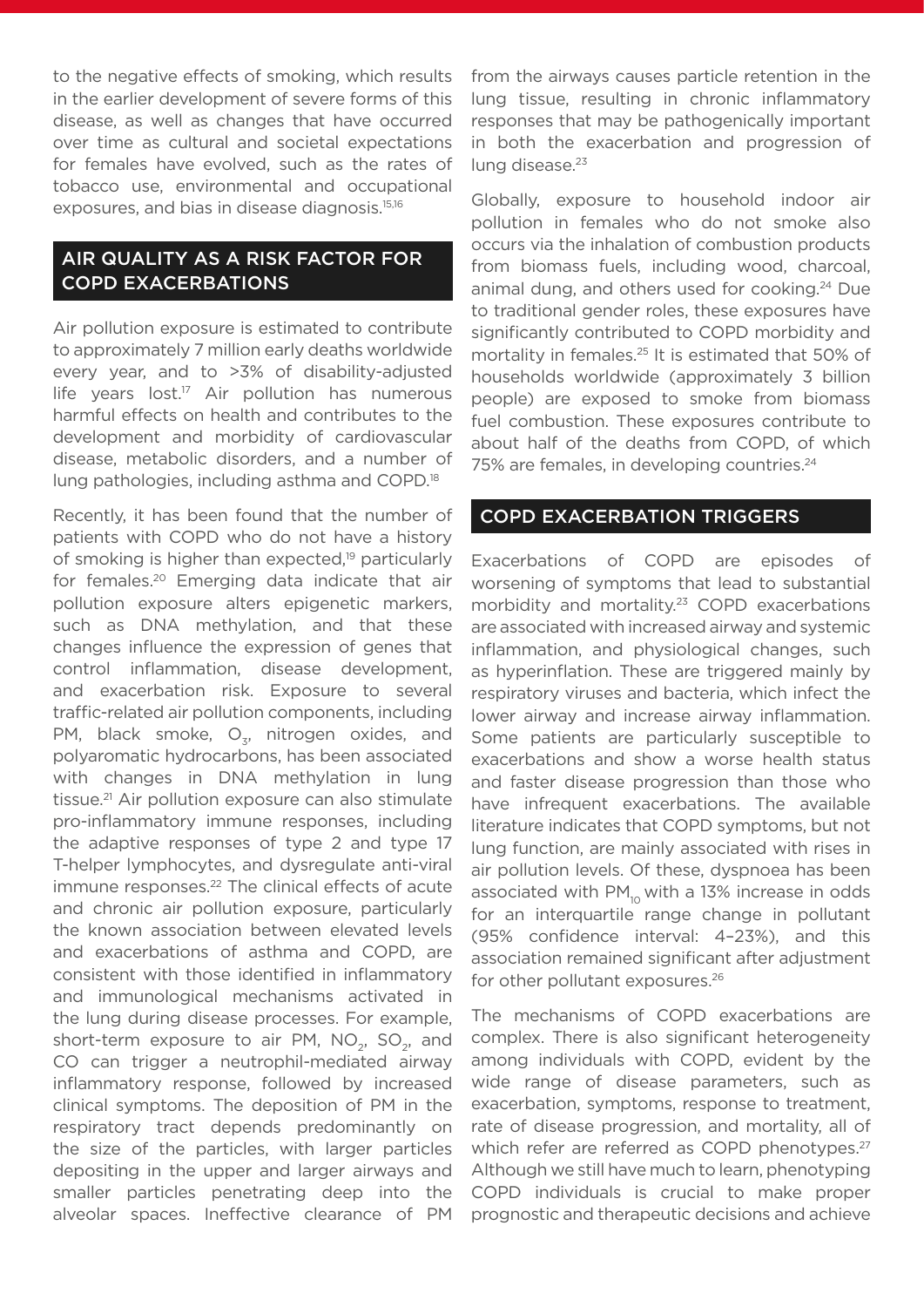meaningful outcomes. While respiratory viruses (e.g., rhinoviruses) and bacteria play a major role in the causative aetiology of COPD, in some patients, non-infective environmental factors also contribute to the disease development. Data recently published from a large observational study identified a subset of patients with a phenotype of higher susceptibility to frequent exacerbations triggered by environmental exposures.28 Although >80% of exacerbations are managed on an outpatient basis; hospitalisation is all too common and associated with considerable health care costs and mortality. In this regard, non-invasive ventilation has greatly decreased the mortality rate for exacerbations that require ventilatory support. However, across the range of exacerbation severity, treatment failure and relapses are frequent.

Among individuals with COPD, exposure to outdoor air pollutants is associated with loss of lung function and increased respiratory symptoms, leading to exacerbations and increased mortality.29 Some studies suggest that temperature may modify the effect of air pollution exposure, although these results are not conclusive.<sup>30</sup> For example, Yan et al.<sup>31</sup> explored the environmental effect of two different geographical locations in China on COPD exacerbations (Beijing in the summer; Sanya in the winter). It was found that the poorer air quality index and higher temperatures in Beijing were associated with a lower forced expiratory volume in 1 second, higher dyspnoea, and a relative risk of exacerbations that was twice as high as that observed in patients in Sanya.31 The authors also reported that ambient air pollution was strongly associated with COPD exacerbations by triggering apoptosis in airway epithelial cells.<sup>31</sup>

Although adequate evidence for a direct relationship between ambient air pollution components and the development of COPD is lacking, higher mortality rates from respiratory and cardiovascular diseases have been reported among patients who have been exposed to air pollution for a long time.<sup>32,33</sup> Several reports have also pointed out the possibility that AECOPD can be caused by short-term exposures to air pollutants, as well as second-hand tobacco smoke.6,34,35 Regarding sex differences in COPD exacerbations, the available literature indicates that outdoor air pollution affects both male and

female patients, but non-smoker females are affected more frequently than males.<sup>36</sup>

## AIR POLLUTANT ASSOCIATIONS WITH AECOPD

In the present study, the authors focused on the association of air pollution exposure and hospitalisations for COPD exacerbations with an emphasis on sex differences. Therefore, studies that included both male and female participants were selected, including those that did or did not analyse outcomes by sex. PubMed and Google Scholar were used to search for articles related to the focus of this study, especially articles that pooled results on a global scale, reported analytical pooled estimates, were written in English or had an English abstract, and studied the associations between air pollution and hospitalisation for COPD exacerbation, as well as the respiratory response to shorter-term exposure of air pollution. The literature search was limited to human epidemiological studies that described hospitalisation due to the acute exacerbation of COPD, as identified by the International Statistical Classification of Diseases, 10th Revision (ICD-10) codes J40–J44; described a diagnosis of COPD and presentation for treatment of AECOPD, as defined by increasing shortness of breath, worsening cough, or change in sputum production at presentation; were based on research data; were from adult patients (>18 years-old); and were published in English. Records were de-duplicated using the built-in mechanisms available from the library services at Indiana University Bloomington (Covidence software; Melbourne, Australia), with further de-duplications completed manually. Articles were then screened by their titles and abstracts for inclusion or exclusion; final selections were determined after a full reading of articles. Information on the association between daily mean concentrations of PM of PM<sub>10</sub> or PM<sub>25</sub>, as well as other gaseous pollutants  $(O<sub>z</sub>, CO, NO<sub>z</sub>)$ and  $SO<sub>2</sub>$ ), with hospital admissions was then extracted, analysing the sex variable, based on daily measurements reported in each study or other data that could be aggregated into daily mean values. The results are therefore presented as associations of 24-hour average air pollutant concentrations and daily hospital admissions for AECOPD.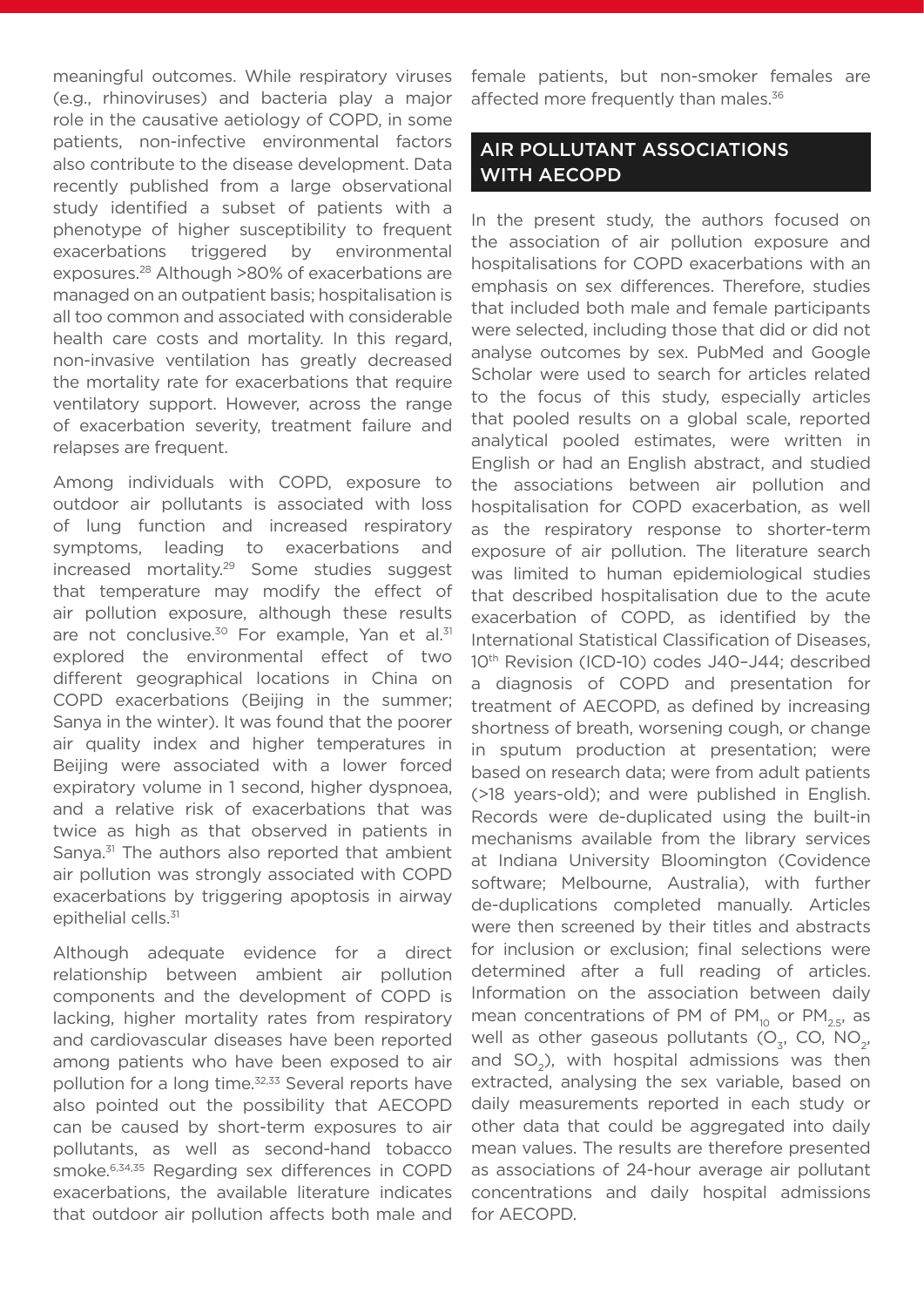The effects of air pollution exposure in 40 studies of patients with AECOPD are summarised in this review (Table 1).<sup>37-70</sup> Overall, it was widely reported that increases in environmental particulate and gaseous pollution concentrations were associated with an increased risk of hospitalisation for AECOPD, regardless of geographical location, with varying effects dependent on the air quality composition, pollutant concentration, and time of exposure. It was found that all but one of these studies enrolled mostly male subjects, while some enrolled males exclusively, which was surprising considering that the incidence of COPD among females has increased over the past few decades. $71$ Potential factors that may contribute to this bias are the historically (although not current) higher incidence of tobacco use in males, occupational exposures, and the previously described gender bias in COPD diagnosis.<sup>5,72</sup>

Incremental increases in concentrations of  $PM_{2.5}$ and PM<sub>10</sub> were significantly associated with an increased risk of hospitalisation with AECOPD, 34,39 but also with stroke and myocardial infarction. However, the adverse influences of  $PM_{25}$  on these diseases were generally more robust than those of PM<sub>10</sub>.<sup>62</sup> In the Mid-Atlantic states of the USA, PM<sub>2.5</sub> exposure was associated with all COPD hospital admissions, with a relative risk increase of 1.83 for every 10 μg/m<sup>3</sup> increase in PM<sub>2.5</sub>.<sup>39</sup> In Central and Eastern Europe, increases in hospital admissions were reported as being 3.3% and 2.8% greater for those exposed to  $PM_{10}$  and  $PM_{2.5}$ , respectively.<sup>54</sup>

When assessing the effects of gaseous air pollutants on AECOPD, it was found that SO<sub>2</sub> increases of 10  $\mu q/m^3$  were related to a 6% increase in hospital admissions for chronic bronchitis, with a 2-day lag (lag 2).<sup>40</sup> Comparably, an independent study found that, when modelled jointly with other pollutants, only  $SO<sub>2</sub>$ remained significantly associated with AECOPD (hazard ratio: 1.038), although the five pollutants assessed in this study were highly correlated (correlation coefficient: 0.89).54 In addition, short-term exposures to SO<sub>2</sub> were associated with an increase in COPD exacerbation risk in a region with a relatively low air quality index (central Massachusetts, USA).<sup>35</sup> Regarding NO<sub>2</sub> and CO, both were significantly associated with AECOPD hospitalisations.<sup>69</sup> The magnitude of effects expanded slightly with increasing days of exposure, with a relative risk of 1.11 and 1.08 for

NO<sub>2</sub> and CO, respectively, for a 7-day exposure average.69 Likewise, a study in South Korea found that each 10  $\mu$ g/m<sup>3</sup> increase in CO was associated with a 2% increase in the odds of admission for AECOPD.<sup>47</sup>

In multi-pollutant exposure models, significant associations between pollutant exposure and hospital admissions for COPD were found for all five air pollutants (SO<sub>2</sub>, NO<sub>2</sub>, O<sub>3</sub>, PM<sub>10</sub>, and PM<sub>2.5</sub>), with higher relative risks for admission for every 10 μg/m<sup>3</sup> increase of SO<sub>2</sub>, NO<sub>2</sub>, O<sub>3</sub>, PM<sub>10</sub>, and  $PM_{25}$ , at a length of lag days that ranged from lag 0 to a cumulative lag  $0-5.^{35}$  PM<sub>10</sub> and SO<sub>2</sub> were associated with both acute and lagged effects on emergency department visits due to COPD.<sup>39</sup> In addition, declines in attributable hospital admissions for AECOPD were associated with a reduction in concentrations of  $PM_{2.5}$ ,  $PM_{10}$ , SO<sub>2</sub>, and  $O_3$ <sup>58</sup>

Finally, other environmental factors have been found to contribute to AECOPD. For example, in a study conducted in Serbia, the COPDrelated emergency department admissions for all age groups were significantly associated with previous-day black smoke levels and lag 0–2 (1.60% and 2.26% increase per 10 μg/m3, respectively).44 Similarly, a study in Guangzhou, China, found that haze (at lag 1) and air pollution  $(NO<sub>2</sub> at lag 5; SO<sub>2</sub> at lag 3) combined presented$ more drastic effects on patients aged 19–64 years, especially for females. $52$  Increases in NO<sub>2</sub> were associated with the highest risk of hospital admissions for total and respiratory diseases in both single- and multi-pollutant models, and a relative risk of 1.94 in admissions in the emergency department at lag 0 for patients with COPD.52

## INFLUENCE OF SEX AND AGE IN AIR POLLUTION EFFECTS ON AECOPD

As indicated earlier, very few studies reported the sex of the study participants or presented results that were disaggregated by sex. In this literature search, the authors found that only 7 out of 40 studies reported sex-disaggregated data, accounting for a total of 426,630 hospital admissions for COPD.41-43,49,53,55,62 On average, there were approximately 409 admission counts per day, with males accounting for 72% (296 admissions) and females for 28% (113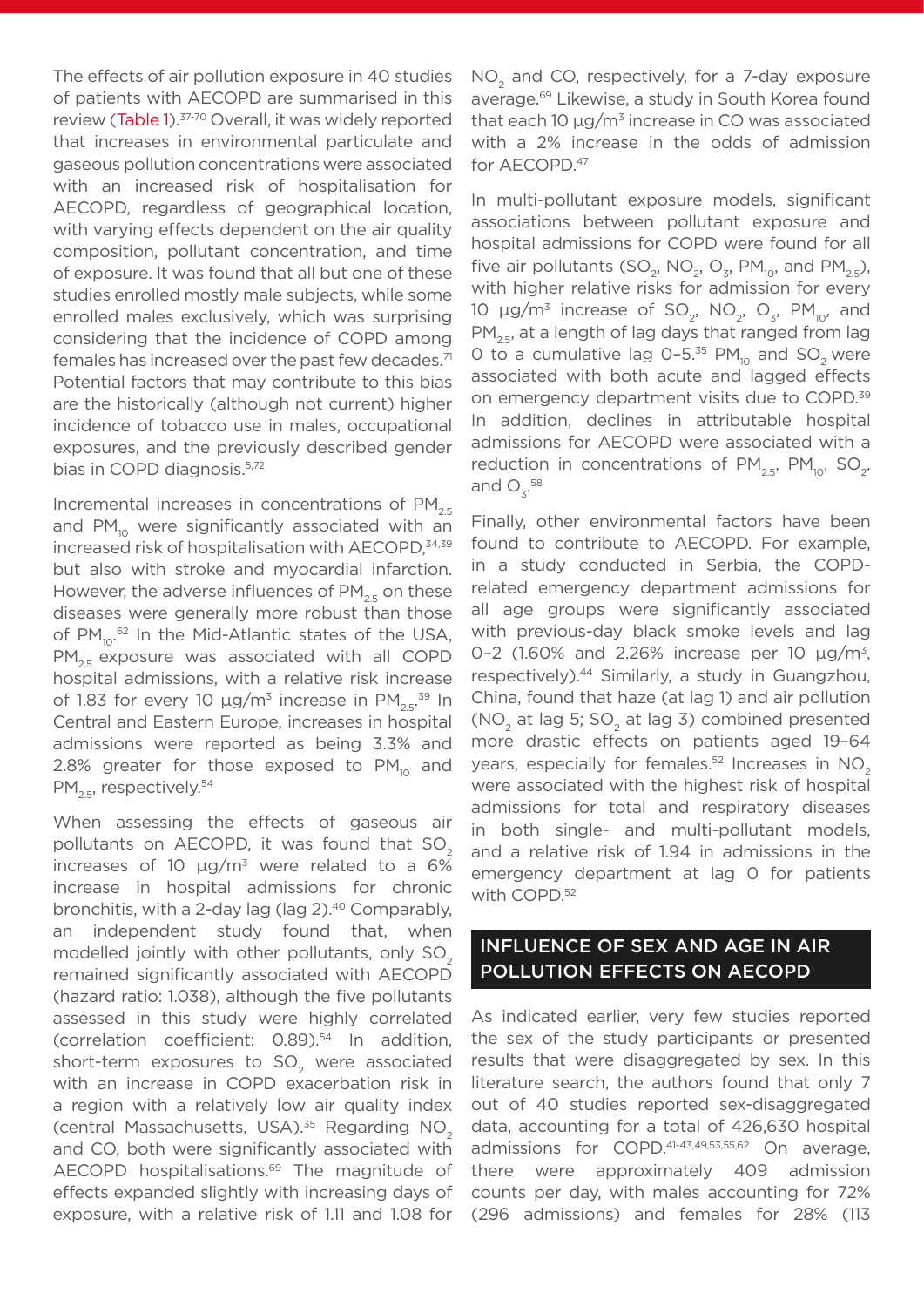admissions) of these. After adjusting for potential confounders,  $SO_2$ ,  $NO_2$ , and  $O_2$  concentrations were found to be significantly associated with increases in AECOPD hospitalisations in both sexes. Additionally, the relative risks of AECOPD hospitalisation associated with an interquartile range increase in air pollutants (10  $\mu$ g/m<sup>3</sup> increases in  $PM_{10}$ , SO<sub>2</sub>, and NO<sub>2</sub>, respectively) were analysed in single models in two studies.<sup>40,51</sup> These studies found that the relative risks of exposure to these pollutants were lower for males than for females, except in the case of PM<sub>10</sub> exposure.

The descriptive statistics on the average AECOPD daily hospitalisations and the daily levels of the six environmental risk factors from these seven studies are summarised in Table 2. Overall, all of the studies identified more male than female patients with AECOPD (42.3 males versus 16.1 females on average) in the total population analysed, although all studies also enrolled more male patients than female patients. In addition, despite reporting results of AECOPD cases by sex, three of these studies failed to report the total number of male and female patients enrolled.43,49,53

In studies reporting the number of male and female patients enrolled, the percentage of patients that developed AECOPD was similar for both sexes in all but one study, where the hospitalisations for female patients were twice as high as those for males (0.39% versus 0.18%, respectively).<sup>62</sup> Interestingly, this study reported some of the higher concentration averages for PM<sub>2.5</sub>, PM<sub>10</sub>, and SO<sub>2</sub> (60, 102, and 52  $\mu$ g/m<sup>3</sup>, respectively), as well as maximum values, when compared to the rest of the studies that also reported sex-disaggregated data (Table 2).

Regarding age, studies have indicated that the relative risk of AECOPD in patients aged ≤65 years is lower than that of patients aged ≥65 years. In addition, Tao et al.<sup>42</sup> reported that the relative risk for COPD exacerbations was higher in elderly females than males for increases in  $PM_{10}$ , NO<sub>2</sub>, and SO<sub>2</sub> concentrations at lag 1-4.<sup>42</sup>

This concurs with results from previous studies, which suggest that females and the elderly are some of the most vulnerable groups to outdoor air pollution.<sup>73</sup> Other population-based studies that do not address air pollution effects have also reported that females are more likely to experience moderate and severe COPD exacerbations than males, and have suggested a potential role of endogenous sex hormones on lung inflammation.<sup>74,75</sup> Therefore, in order to provide personalised management plans for individuals with COPD, appropriate identification and an understanding of these underlying mechanisms are necessary, especially in the context of air pollution exposure.

## **CONCLUSION**

COPD is an inflammatory lung disease that involves chronic bronchitis and emphysema. Patients with COPD are particularly vulnerable to the detrimental effects of environmental exposures, especially from air PM and gaseous pollutants. The available evidence indicates that outdoor air pollution exposure affects lung function and triggers exacerbations in both male and female patients with COPD. However, in reviewing the available literature, it was found that most studies conducted in this area have not accounted for sex in their analyses. To the best of the authors' knowledge, this study is the first review of the literature available assessing sex differences in important outcomes of COPD pathogenesis and its relationship with air quality (i.e., hospitalisation and mortality). This has revealed a major gap in the research conducted to date around the associations of COPD with air pollution in males and females, highlighting the importance of establishing research design strategies that will identify sex- and gender-specific factors. Therefore, future studies should consider incorporating the variables of sex and gender at the design stage and providing sex- and gender-disaggregated results in their reports and analyses.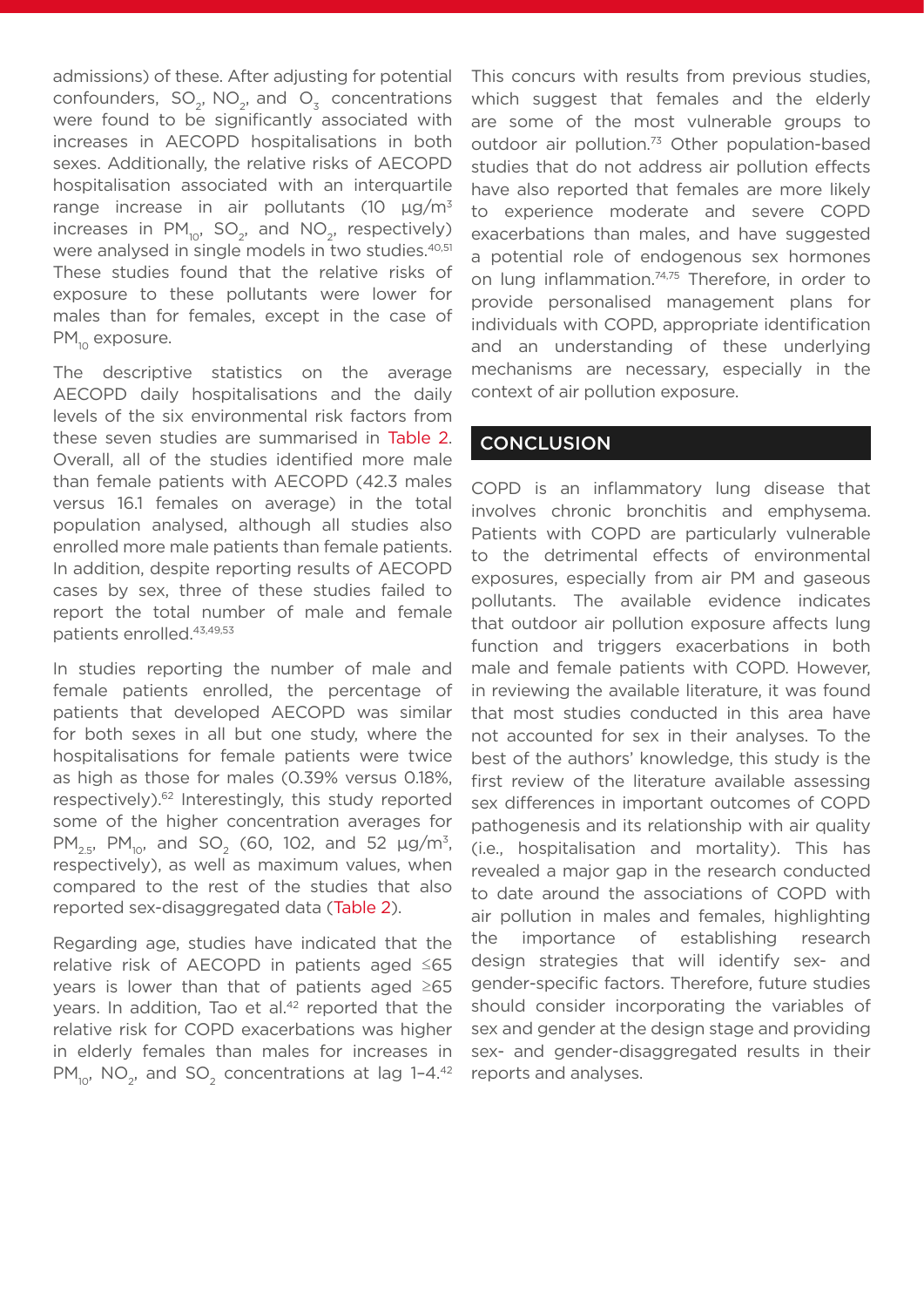Table 1: A review of studies that report acute exacerbations of chronic obstructive pulmonary disease as a result of air pollution exposure.

| Reference                                 | Study type                     | <b>Pollutants</b>                                                           | Period and<br>location            | <b>Total sample</b><br>(N);<br>M: F;<br>Age             | Measured<br>outcome                        | <b>Main findings</b>                                                                                                                                                                                                                                                                                              |
|-------------------------------------------|--------------------------------|-----------------------------------------------------------------------------|-----------------------------------|---------------------------------------------------------|--------------------------------------------|-------------------------------------------------------------------------------------------------------------------------------------------------------------------------------------------------------------------------------------------------------------------------------------------------------------------|
| Ko et al., 37<br>(2007)                   | Time-series<br>study           | PM <sub>2.5</sub><br>$PM_{10}$ , CO,<br>$SO_2$ , NO <sub>2</sub> ,<br>$O_3$ | $2000 -$<br>2004;<br>Hong<br>Kong | 119,225;<br>M: F N/A;<br>>18 years                      | Hospital<br>admissions                     | Ambient concentrations of air<br>pollutants increased hospital<br>admissions for COPD, especially<br>during the winter season<br>(December-March), where indoor<br>exposure to air pollution was higher.                                                                                                          |
| Qiu et al., <sup>38</sup><br>(2012)       | Time-series<br>study           | $PM_{2.5}$ , $PM_{10}$                                                      | $2000 -$<br>2005;<br>Hong<br>Kong | 2,192;<br>M: F N/A;<br>>18 years                        | Hospital<br>admissions                     | $PM_{10}$ exposure was significantly<br>associated with ED admissions for<br>respiratory diseases, independently<br>of other pollutants.                                                                                                                                                                          |
| Kloog et<br>al., 39 (2014)                | Case-<br>crossover<br>analysis | $PM_{2.5}$                                                                  | $2000 -$<br>2006;<br><b>USA</b>   | 416,778;<br>M: F<br>176,314:240,464;<br>$\geq$ 65 years | Hospital<br>admissions                     | $PM_{25}$ exposure was associated with<br>all COPD hospital admissions with an<br>increased RR of 1.83 for every 10 µg/<br>$m3$ increase in PM <sub>25</sub> .                                                                                                                                                    |
| Leitte<br>et al., <sup>40</sup><br>(2009) | Time-series<br>study           | TSP, $SO_2$ ,<br>NO <sub>2</sub>                                            | $2001 -$<br>2002;<br>Romania      | 671;<br>M: F N/A;<br>>18 years                          | Hospital<br>admissions<br>and<br>mortality | Chronic bronchitis was associated<br>with PM, mainly $SO_2$ , and dry air<br>aggravated the adverse effect of PM.                                                                                                                                                                                                 |
| Arbex<br>et al., $41$<br>(2009)           | Time-series<br>study           | $PM_{10}$ , CO,<br>$SO_2$ , NO <sub>2</sub> ,<br>$O_3$                      | $2001 -$<br>2003;<br>Brazil       | ,769;<br>M:F 975:794;<br>$\geq$ 40 years                | Hospital<br>admissions                     | $PM_{10}$ and SO <sub>2</sub> readings showed<br>both acute and lagged effects on<br>COPD ED visits. Increases in CO<br>concentration showed impacts in the<br>F and elderly groups.                                                                                                                              |
| Tao et al.,<br>42(2014)                   | Time-series<br>study           | $PM_{10}$ , SO <sub>2</sub> ,<br>NO <sub>2</sub>                            | $2001 -$<br>2005;<br>China        | 5,301;<br>M:F 3,663:1,638;<br>>18 years                 | Hospital<br>admissions                     | There were significant associations<br>between air pollutants exposure and<br>respiratory hospital admissions, and<br>stronger effects were observed for<br>the F cohort and patients aged ≥65<br>years.                                                                                                          |
| Tian et<br>al., <sup>43</sup> (2014)      | Time-series<br>study           | $PM2.5$ , CO,<br>$\mathsf{NO_2}$                                            | $2001 -$<br>2007;<br>Hong<br>Kong | 117,329;<br>M: F N/A;<br>>18 years                      | Hospital<br>admissions                     | Ambient CO was negatively<br>associated with the risk of<br>hospitalisations for COPD. After<br>adjustment for NO <sub>2</sub> or PM <sub>2.5</sub> levels,<br>the negative associations of CO<br>with COPD hospitalisations became<br>stronger.                                                                  |
| Milutinović<br>et al., $44$<br>(2009)     | Time-series<br>study           | BS, SO <sub>2</sub>                                                         | $2002 -$<br>2003;<br>Serbia       | 4,572;<br>M: F N/A;<br>>18 years                        | Hospital<br>admissions                     | The ED admissions for all ages for<br>COPD were significantly associated<br>with previous-day levels of BS and<br>lag $0-2$ . After controlling for SO <sub>2</sub> ,<br>single lagged (lag 1 and lag 2) and<br>mean lagged values of BS (up to lag<br>0-3) were significantly associated<br>with COPD ED visits. |
| Chen<br>et al., $45$<br>(2004)            | Time-series<br>study           | $PM_{2.5}$ , $PM_{10}$                                                      | 1995-1999;<br>Canada              | 4,409;<br>M: F N/A;<br>$\geq$ 65 years                  | Hospital<br>admissions                     | PM measures were significantly<br>associated with COPD hospitalisation<br>in areas where the level of air<br>pollution were relatively low. The<br>effects were not independent of<br>other air pollutants.                                                                                                       |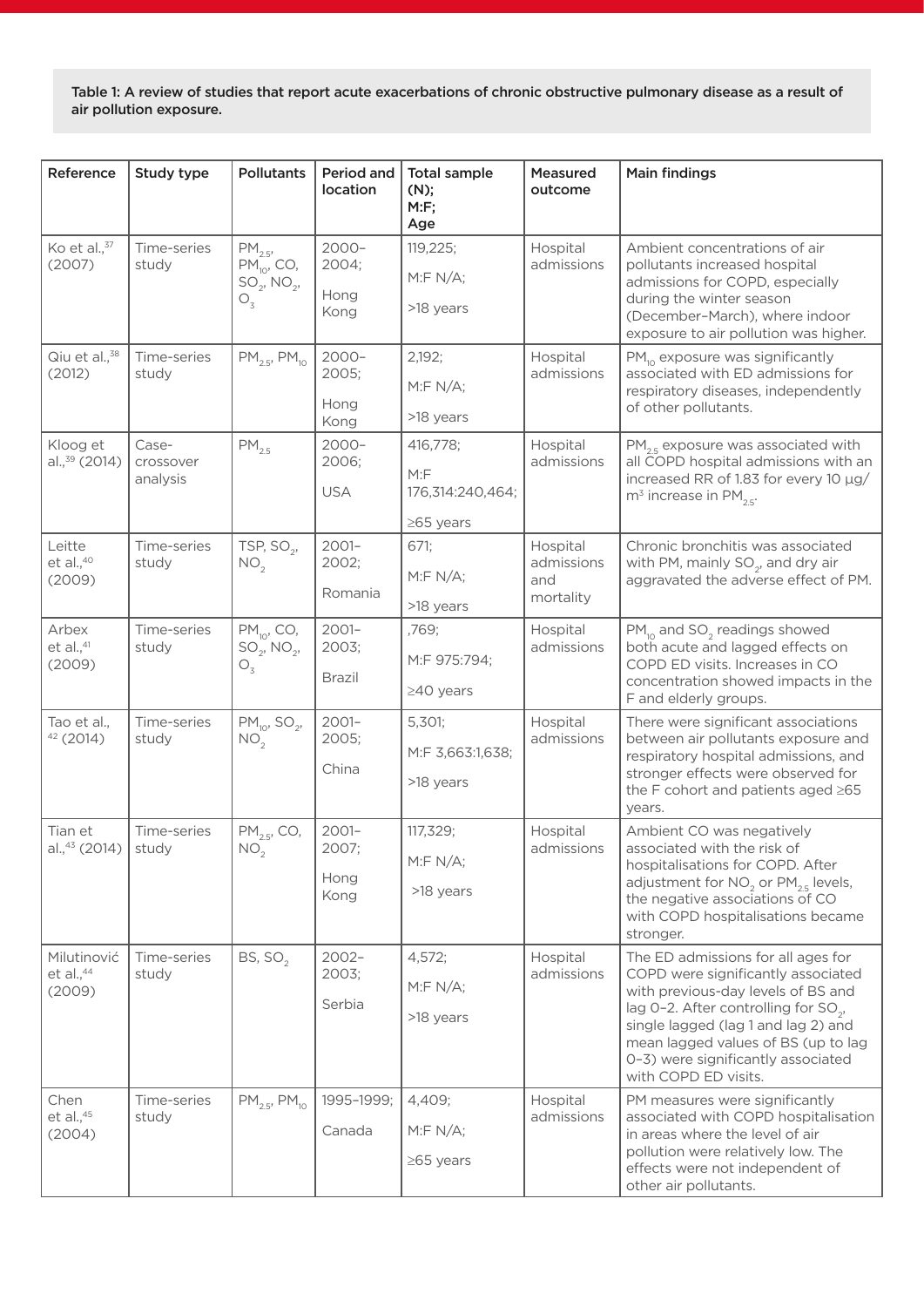| To et al., <sup>46</sup><br>(2015)    | Time-series<br>study           | $PM_{2.5}$<br>$PM_{10}$ , NO <sub>2</sub> ,<br>$O_{\overline{3}}$   | $2003 -$<br>2010;<br>Canada | 21,334;<br>M: F N/A;<br>>18 years        | Hospital<br>admissions | The greatest increases in hospital<br>admissions were for individuals<br>with diabetes and COPD. Among<br>individuals with chronic diseases,<br>health service use increased with<br>higher levels of exposure to air<br>pollution, as measured by the AQHI.                                                                                                                                                                                                 |
|---------------------------------------|--------------------------------|---------------------------------------------------------------------|-----------------------------|------------------------------------------|------------------------|--------------------------------------------------------------------------------------------------------------------------------------------------------------------------------------------------------------------------------------------------------------------------------------------------------------------------------------------------------------------------------------------------------------------------------------------------------------|
| Cho et<br>al.,47 (2014)               | Case-<br>crossover<br>analysis | $PM_{10}$ , CO,<br>$SO_2$ , NO <sub>2</sub> ,<br>$O_{\overline{3}}$ | $2005 -$<br>2009;<br>Korea  | 842;<br>M: F N/A;<br>>18 years           | Hospital<br>admissions | After stratification by underlying<br>disease, $PM_{10}$ , NO <sub>2</sub> , and CO were<br>positively associated with ED visits<br>for depressive episodes in each<br>disease strata, with the exception<br>of COPD. $SO_2$ , PM <sub>10</sub> , NO <sub>2</sub> , and CO<br>significantly increased the risk of<br>ED visits for depressive episodes,<br>especially among individuals with<br>pre-existing cardiovascular disease,<br>diabetes, or asthma. |
| Sauerzapf<br>et al., $48$<br>(2009)   | Case-<br>crossover<br>analysis | $PM2.5$ , CO,<br>$NO_{2}^{\sim}NO_{x}$ ,<br>$O_{\overline{3}}$      | $2006 -$<br>2007;<br>UK     | 1,050;<br>M: F N/A;<br>>18 years         | Hospital<br>admissions | Among a population of a less<br>urbanised area, this study found<br>evidence that ambient pollutant<br>concentrations were still associated<br>with the risks of hospital admission<br>for COPD.                                                                                                                                                                                                                                                             |
| Cai et al.,49<br>(2015)               | Time-series<br>study           | CO                                                                  | $2006 -$<br>2008;<br>China  | 121,463;<br>M: F N/A;<br>>18 years       | Hospital<br>admissions | Negative associations were found<br>between ambient CO concentrations<br>and daily COPD hospitalisation. An<br>interquartile range increase of 0.6<br>mg/m <sup>3</sup> in CO concentration at lag 3<br>day corresponded to a -2.97% (95%<br>CI: -4.63%- -1.31%) change in COPD<br>hospitalisation. Short-term exposure<br>to CO at low ambient concentration<br>may be associated with reduced risk<br>of COPD hospitalisation.                             |
| Yorifuji<br>et al., $50$<br>(2014)    | Case-<br>crossover<br>analysis | SPM, $O_{3}$ ,<br>SO <sub>2</sub>                                   | $2006 -$<br>2010;<br>Japan  | 767;<br>M: F N/A;<br>$\geq$ 65 years     | Hospital<br>admissions | SPM exposure 24 to <72 hrs prior<br>to the onset, and $O_3$ exposure<br>48-<96 hrs prior to the onset were<br>associated with increased risk of<br>respiratory disease. Hourly changes<br>in air pollution exposure increased<br>the risk of respiratory disease, and<br>SO <sub>2</sub> may be related with more<br>immediate effects than other<br>pollutants.                                                                                             |
| Schikowski<br>et al., $51$<br>(2014)  | Case-<br>crossover<br>analysis | $PM, NO_x$                                                          | $2006 -$<br>2010;<br>Taiwan | 10,242;<br>M:F 4,348:5,894;<br>>18 years | Hospital<br>admissions | The only statistically significant<br>associations were observed in the<br>F cohort (COPD prevalence using<br>GOLD standards: OR: 1.57; 95% CI:<br>1.11-2.23; and incidence: OR: 1.79; 95%<br>CI: 1.21-2.68). None of the principal<br>results were statistically significant.                                                                                                                                                                               |
| Zhang et<br>al., <sup>52</sup> (2014) | Time-series<br>study           | Haze, SO <sub>2</sub> ,<br>NO <sub>2</sub>                          | 2008-2011;<br>China         | 1,380;<br>M: F N/A;<br>>18 years         | Hospital<br>admissions | NO <sub>2</sub> was the sole pollutant with the<br>largest risk of hospital admissions for<br>total and respiratory diseases in both<br>single- and multi-pollutant models<br>and both presented more drastic<br>effects on 19-64 year olds and in<br>the F population. Haze pollution<br>was associated with total and<br>cardiovascular illnesses.                                                                                                         |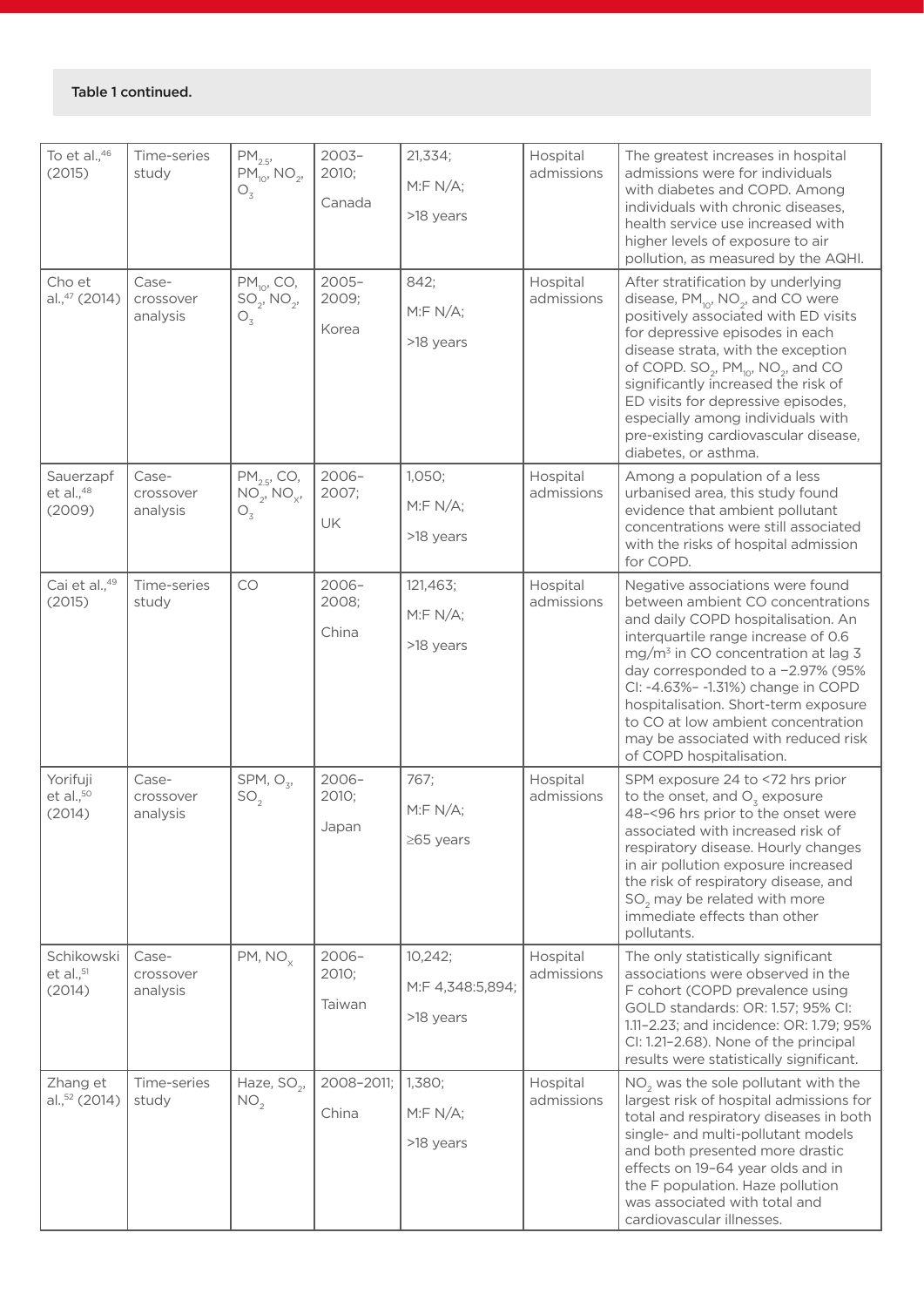| Yan et al., 31<br>(2019)                | Comparative<br>study              | PM, CO                                                                              | 2016-2018;<br>China            | 139;<br>M:F 48:91;                          | Hospital<br>admissions                                                         | These findings suggested that<br>ambient air pollution caused COPD<br>exacerbation, and that PM exposure                                                                                                                                                                                                                                                                                                                                                                             |
|-----------------------------------------|-----------------------------------|-------------------------------------------------------------------------------------|--------------------------------|---------------------------------------------|--------------------------------------------------------------------------------|--------------------------------------------------------------------------------------------------------------------------------------------------------------------------------------------------------------------------------------------------------------------------------------------------------------------------------------------------------------------------------------------------------------------------------------------------------------------------------------|
|                                         |                                   |                                                                                     |                                | >18 years                                   |                                                                                | induced apoptosis of airway<br>epithelial cells.                                                                                                                                                                                                                                                                                                                                                                                                                                     |
| Liang et<br>al., 53 (2019)              | Ecological<br>analysis            | $PM_{25}$<br>$PM_{10'}$ , CO,<br>$SO_2$ , NO <sub>2</sub> ,<br>$O_{\rm z}$          | 2013-2017;<br>China            | 161,613;<br>M:FN/A;                         | Hospital<br>Admissions                                                         | Increased acute air pollution<br>episodes were significantly<br>associated with increased<br>hospitalisations for AECOPD, with                                                                                                                                                                                                                                                                                                                                                       |
|                                         |                                   |                                                                                     |                                | >18 years                                   |                                                                                | women and patients aged >65 years<br>showing the highest susceptibility<br>and hospitalisation risk.                                                                                                                                                                                                                                                                                                                                                                                 |
| Hendryx et<br>al., 54 (2019)            | Longitudinal<br>study             | $PM_{2.5}$<br>$PM_{10}$ , CO,<br>$SO_2$ , NO <sub>2</sub>                           | $2000 -$<br>2019;<br>Australia | 3,616;<br>All F;<br>>18 years               | New COPD<br>cases                                                              | Controlling for covariates, all five air<br>pollutants modelled individually were<br>significantly associated with risk of<br>COPD. Multiple exposure sources<br>and pollutants contributed to COPD<br>risk, including electricity generation<br>and mining, but extending to many<br>industrial processes.                                                                                                                                                                          |
| DeVries et<br>al., <sup>35</sup> (2016) | Case-<br>crossover<br>analysis    | $PM_{2.5}$ , SO <sub>2</sub> ,<br>NO <sub>2</sub>                                   | 2011-2012;<br><b>USA</b>       | 168;<br>M:F 57:101;<br>$\geq$ 65 years      | Hospital<br>admissions                                                         | Short-term exposures to SO <sub>2</sub> were<br>associated with an increase in COPD<br>exacerbation risk (OR: 2.45; 95%<br>CI: 1.75-3.45 per 1 ppb increase)<br>after adjustment for PM <sub>2.5</sub> . Despite<br>living in areas with air pollution<br>concentrations below current USEPA<br>NAAQS, these patients with COPD<br>appeared to experience increased<br>risk of COPD exacerbation following<br>short-term exposures to increased<br>$SO2$ and NO <sub>2</sub> levels. |
| Du et al., <sup>55</sup><br>(2021)      | Time-series<br>study              | $SO_2$ , CO,<br>$PM_{10}$<br>$PM_{2.5}$ , O <sub>3</sub> ,<br>NO <sub>2</sub>       | 2019;<br>China                 | 1,563;<br>M:F 1,277:286;<br>$\geq$ 65 years | Hospital<br>admissions                                                         | The concentrations of six<br>monitored pollutants and AECOPD<br>hospitalisations showed statistically<br>significant spatial clustering. After<br>adjusting for potential confounders,<br>residential $SO_2$ , NO <sub>2</sub> , and O <sub>3</sub><br>concentrations were significantly<br>associated with increased AECOPD<br>hospitalisations. Ambient air<br>pollution was spatially correlated<br>with AECOPD hospitalisations.                                                 |
| Lin et al., $56$<br>(2018)              | Case-<br>crossover<br>analysis    | NO <sub>2</sub> , CO,<br>$SO_2$ , PM <sub>10</sub> ,<br>$PM_{2.5}$ , O <sub>3</sub> | 2011-2015;<br>Taiwan           | 277;<br>M:F 240:37;<br>$\geq$ 65 years      | Hospital<br>admissions                                                         | Increased $NO_2$ , CO, $O_3$ , and PM <sub>10</sub><br>concentrations and continual<br>temperature changes (colder during<br>cooling-down seasons or hotter<br>during warming-up seasons) were<br>associated with AECOPD in older<br>patients.                                                                                                                                                                                                                                       |
| Sinharay et<br>al., 57 (2017)           | Randomised,<br>crossover<br>study | BC, NO <sub>2</sub> ,<br>$PM_{10}$<br>$PM_{2.5}^{\sim}$ , UFP                       | 2012-2014;<br>UK               | M:F 19:21;<br>$\geq 60$ years               | Respiratory<br>response<br>to shorter-<br>term<br>exposure of<br>air pollution | Participants with COPD reported<br>more cough (OR: 1.95; 95% CI:<br>0.96-3.95), sputum (OR: 3.15; 95% CI:<br>1.39-7.13), shortness of breath (OR:<br>1.86; 95% CI: 0.97-3.57), and wheeze<br>(OR: 4.00; 95% Cl: 1.52-10.50) after<br>walking down Oxford Street (high<br>traffic pollution) compared with<br>Hyde Park (low traffic pollution).                                                                                                                                      |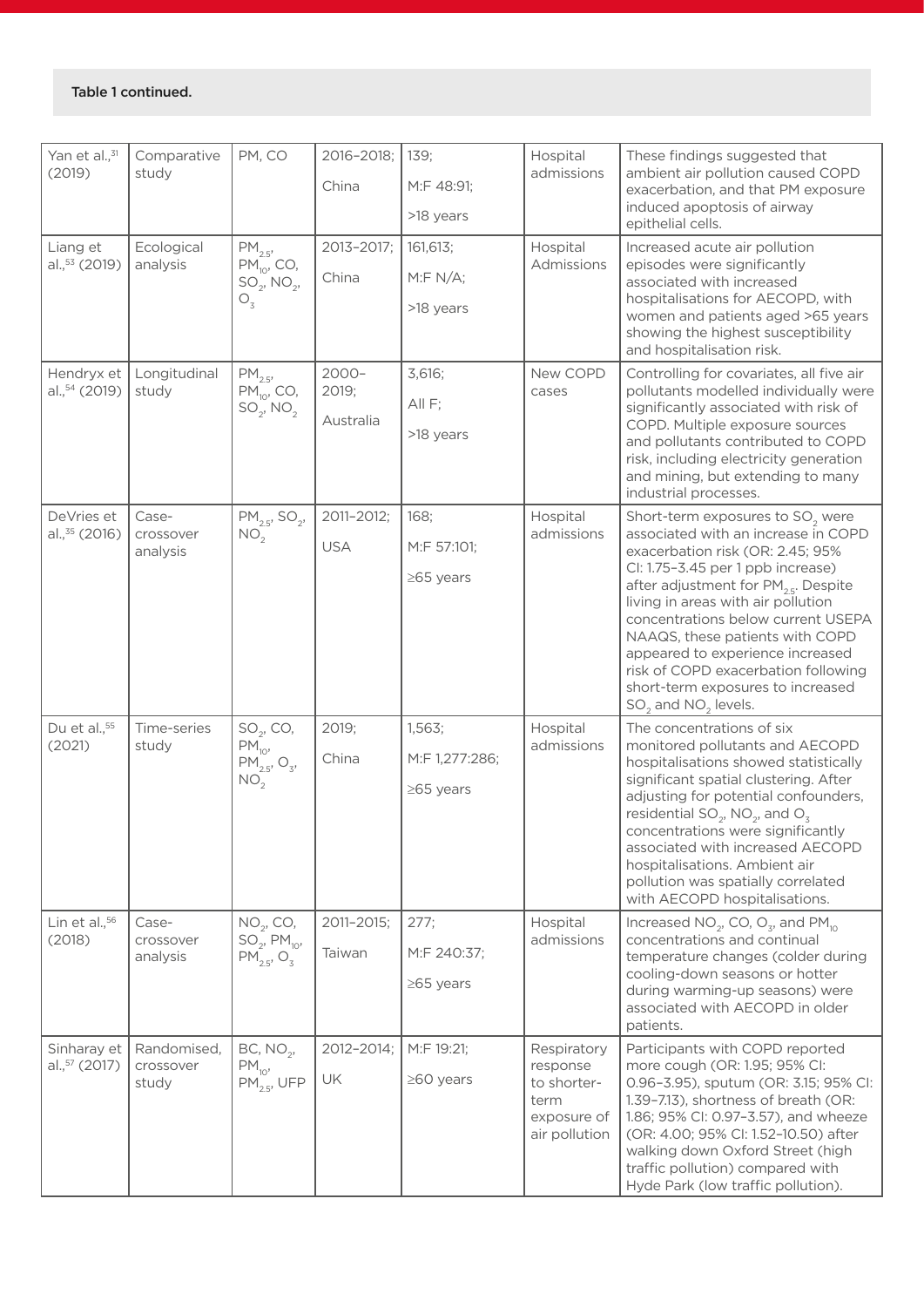| Wang et                                   | Ecological           | PM <sub>2.5</sub>                                                               | 2013-2017;        | 483,861;          | Hospital                | Reduction in PM may result in<br>declined attributable hospitalisations<br>for AECOPD, while $O_3$ is an important                                                                                                                                             |  |  |
|-------------------------------------------|----------------------|---------------------------------------------------------------------------------|-------------------|-------------------|-------------------------|----------------------------------------------------------------------------------------------------------------------------------------------------------------------------------------------------------------------------------------------------------------|--|--|
| al., <sup>58</sup> (2021)                 | study                | $PM_{10}$<br>$PM_{\text{coarse}}^{\sim}$<br>SO <sub>2</sub> , NO <sub>2</sub> , | China             | M: F N/A;         | admissions              |                                                                                                                                                                                                                                                                |  |  |
|                                           |                      | CO, O <sub>3</sub>                                                              |                   | >18 years         |                         | risk factor following an intervention.                                                                                                                                                                                                                         |  |  |
| Chen                                      | Time-series<br>study | $PM_{2.5}$                                                                      | 2014-2017;        | 17,655;           | Hospital<br>admissions  | Air pollution increased the rate of<br>hospitalisation for AECOPD. The risk                                                                                                                                                                                    |  |  |
| et al., $59$<br>(2020)                    |                      | $PM_{10}$ , SO <sub>2</sub> ,<br>$NO_2, O_3$                                    | China             | M: F 9,234:8,421; |                         | of hospitalisation for AECOPD in the                                                                                                                                                                                                                           |  |  |
|                                           |                      |                                                                                 |                   | >18 years         |                         | age ≥65 group was greater than for<br>the age <65 group for all day lags.<br>The risk of M and F hospitalisations<br>for AECOPD after lag 3-5 was higher<br>than that after lag 0-2, and the<br>strongest risk of hospitalisations for<br>both was with lag 3. |  |  |
| Zieliński et<br>al., <sup>60</sup> (2018) | Time-series<br>study | $PM_{2.5}$ , $PM_{10}$                                                          | $2006 -$<br>2016; | 12,889;           | Hospital<br>admissions  | No connection between PM <sub>10</sub><br>concentration and COPD                                                                                                                                                                                               |  |  |
|                                           |                      |                                                                                 | Poland            | M:F 7,968:4921;   |                         | exacerbations were observed. The                                                                                                                                                                                                                               |  |  |
|                                           |                      |                                                                                 |                   | $\geq$ 65 years   |                         | PM <sub>25</sub> influence was significant,<br>beginning 14 days before admission                                                                                                                                                                              |  |  |
|                                           |                      |                                                                                 |                   |                   |                         | (RR: 1.06) and increased up to a<br>maximal studied period of 90 days                                                                                                                                                                                          |  |  |
| Gutierrez                                 | Prospective          | $PM_{2.5}$                                                                      | 2013-2016;        | 296;              | Hospital                | (RR: 1.32).<br>Saharan dust outbreaks observed                                                                                                                                                                                                                 |  |  |
| et al. <sup>61</sup>                      | cohort study         |                                                                                 | <b>USA</b>        | M:F 290:6;        | admissions              | in Miami elevated the concentration                                                                                                                                                                                                                            |  |  |
| (2020)                                    |                      |                                                                                 |                   | $\geq$ 65 years   |                         | of PM and increased the risk of<br>AECOPD in patients with recurrent                                                                                                                                                                                           |  |  |
|                                           |                      |                                                                                 | 2013-2015;        | 6,981;            | Hospital                | exacerbations.                                                                                                                                                                                                                                                 |  |  |
| Chen et<br>al., <sup>62</sup> (2019)      | Time-series<br>study | $PM_{2.5'}$<br>$PM_{10'}$ , SO <sub>2</sub> ,<br>$NO_2$ , $O_3$                 |                   |                   | admissions              | The incremental increased<br>concentrations of $PM_{2.5}$ and $PM_{10}$                                                                                                                                                                                        |  |  |
|                                           |                      |                                                                                 | China             | M:F 4,920:2,061;  |                         | were significantly associated with<br>increased risk of hospitalisation of                                                                                                                                                                                     |  |  |
|                                           |                      |                                                                                 |                   | $\geq$ 65 years   |                         | AECOPD, stroke, and MI, and the<br>adverse influences of PM <sub>2.5</sub> on these                                                                                                                                                                            |  |  |
|                                           |                      |                                                                                 |                   |                   |                         | diseases were generally stronger<br>than that of PM <sub>10</sub> in Jinan, China.                                                                                                                                                                             |  |  |
| Chen et                                   | Time-series          | $PM_{2.5}$                                                                      | 2014-2018;        | 17,592;           | Hospital                | Air pollution, relative humidity, and                                                                                                                                                                                                                          |  |  |
| al., <sup>63</sup> (2019)                 | study                | $PM_{10}$ , SO <sub>2</sub> ,<br>$NO_2, O_3$                                    | China             | M:F 9,196:8,396;  | admissions              | temperature increased the risk of<br>admission for AECOPD. The effect                                                                                                                                                                                          |  |  |
|                                           |                      |                                                                                 |                   | >18 years         |                         | of $Oz$ on the admission rate in the                                                                                                                                                                                                                           |  |  |
|                                           |                      |                                                                                 |                   |                   |                         | M group was higher than that in the<br>F group. Ambient air pollution had                                                                                                                                                                                      |  |  |
|                                           |                      |                                                                                 |                   |                   |                         | a weak influence on the age ≤50<br>group.                                                                                                                                                                                                                      |  |  |
| Kwon                                      | Cohort study         | $PM_{10}$ , NO <sub>2</sub>                                                     | 2012-2017;        | 296;              | Respiratory             | Long-term exposure to PM <sub>10</sub>                                                                                                                                                                                                                         |  |  |
| et al., $64$<br>(2020)                    |                      |                                                                                 | Korea             | M:F 238:58;       | response<br>to shorter- | correlated with both lung function<br>and COPD-relevant imaging                                                                                                                                                                                                |  |  |
|                                           |                      |                                                                                 |                   | $\geq$ 65 years   | term<br>exposure of     | phenotypes in a Korean cohort.                                                                                                                                                                                                                                 |  |  |
|                                           |                      |                                                                                 |                   |                   | air pollution           |                                                                                                                                                                                                                                                                |  |  |
| Pini et al., <sup>34</sup><br>(2021)      | Time-series<br>study | $PM_{2.5}$ , $PM_{10}$                                                          | 2014-2016;        | 431;              | Hospital<br>admissions  | Short-term increases in exposure to<br>$PM_{10}$ or $PM_{25}$ were associated with                                                                                                                                                                             |  |  |
|                                           |                      |                                                                                 | Italy             | M: F N/A;         |                         | a higher risk of ED admission and<br>hospitalisation due to AECOPD, with                                                                                                                                                                                       |  |  |
|                                           |                      |                                                                                 |                   | Age N/A           |                         | a greater incidence during the winter                                                                                                                                                                                                                          |  |  |
|                                           |                      |                                                                                 |                   |                   |                         | season.                                                                                                                                                                                                                                                        |  |  |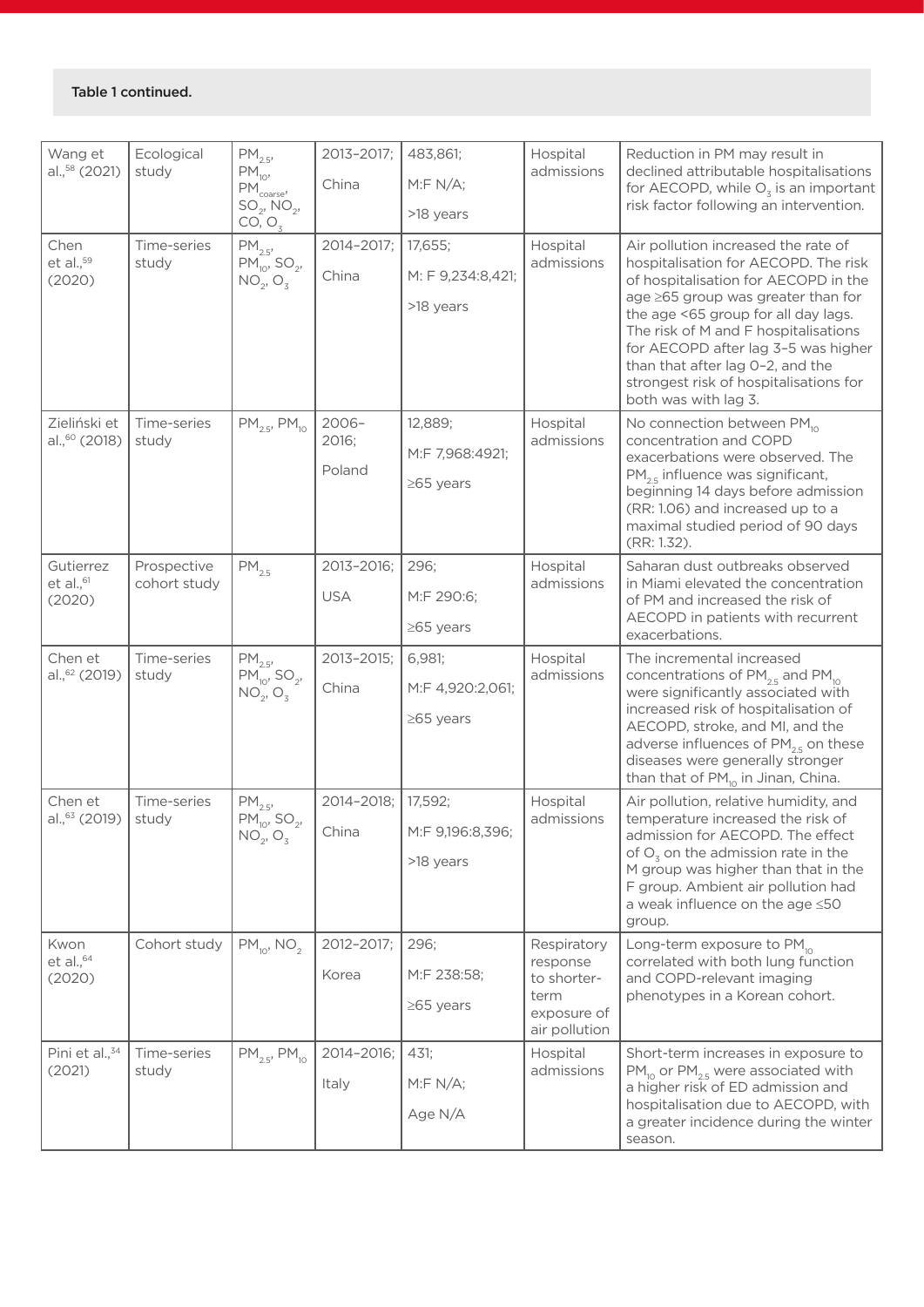| Reid et<br>al., <sup>65</sup> (2019)<br>de Miguel-  | Cohort study<br>Case-                                               | $PM_{2.5}$ , O <sub>3</sub><br>$NO_2$ , $O_3$ , | 2008;<br><b>USA</b><br>$2004 -$ | 4,614;<br>M: F N/A;<br>>18 years<br>162,338; | Hospital<br>admissions<br>Hospital                                             | There were more ED visits than<br>hospitalisations during the study<br>period. For PM <sub>2.5</sub> , increasing risk<br>of asthma hospitalisations with<br>increasing quintiles of exposure<br>was found in the PM <sub>2.5</sub> -only model<br>and the mutually adjusted model.<br>ED visits for asthma and COPD<br>increased with increasing quintiles of<br>$PM_{25}$ exposure.<br>Significant associations of |
|-----------------------------------------------------|---------------------------------------------------------------------|-------------------------------------------------|---------------------------------|----------------------------------------------|--------------------------------------------------------------------------------|----------------------------------------------------------------------------------------------------------------------------------------------------------------------------------------------------------------------------------------------------------------------------------------------------------------------------------------------------------------------------------------------------------------------|
| Díez et<br>al., 66 (2019)                           | crossover<br>study                                                  | $PM_{10}$ , CO                                  | 2013;<br>Spain                  | M: F<br>135,598:26,740;<br>$\geq$ 65 years   | admissions<br>and<br>mortality                                                 | temperature, humidity, $O_{z}$ , CO, PM <sub>10</sub> ,<br>and NO <sub>2</sub> with hospital admissions<br>were identified.                                                                                                                                                                                                                                                                                          |
| Stevanović<br>et al., $67$<br>(2016)                | Cohort study                                                        | $PM_{2.5}$                                      | 2011;<br>Serbia                 | 270;<br>M:F 181:89;<br>>18 years             | Hospital<br>admissions                                                         | The number of days with high levels<br>of PM <sub>25</sub> per month was significantly<br>associated with the total number of<br>exacerbations (moderate and severe)<br>for both asthma and COPD episodes<br>among F and patients with obesity.                                                                                                                                                                      |
| Morantes-<br>Caballero<br>et al., $^{28}$<br>(2019) | Descriptive<br>retrospective<br>study                               | $PM_{2.5}$ , $PM_{10}$                          | 2016-2017;<br>Colombia          | 250;<br>M:F 103:147;<br>$\geq$ 65 years      | Hospital<br>admissions                                                         | Patients with AECOPD had a<br>higher median of PM 48 hrs prior<br>to symptomatic onset, as well<br>as greater use of antibiotics and<br>corticosteroids.                                                                                                                                                                                                                                                             |
| Doneva et<br>al., <sup>23</sup> (2019)              | Multi-centre,<br>prospective,<br>one-year<br>observational<br>study | $SO_2$ , PM <sub>10</sub>                       | 2015-2016;<br><b>Bulgaria</b>   | 426;<br>M:F 296:130;<br>>18 years            | Hospital<br>admissions                                                         | Air pollution exposure led to an<br>increased number of exacerbations<br>and hospital stays. Patients with<br>mild COPD had an average of 0.86<br>exacerbations and 2.61 days in<br>hospital per year, while these values<br>were 4 times higher for those with<br>severe COPD. Outside pollution led<br>to worsening of the disease severity<br>and hospitalisations due to COPD<br>exacerbations.                  |
| al., <sup>26</sup> (2011)                           | Peacock et   Cohort study                                           | $NO_2, O_3,$<br>$SO_2, PM_{10},$<br><b>BS</b>   | 1995-1997;<br>UK                | 94;<br>All M;<br>$\geq$ 40 years             | Respiratory<br>response<br>to shorter-<br>term<br>exposure of<br>air pollution | Outdoor air pollution was associated<br>with adverse effects on symptoms in<br>patients with COPD.                                                                                                                                                                                                                                                                                                                   |
| Medina-<br>Ramón<br>$et$ al., $68$<br>(2006)        | Case-<br>crossover<br>study                                         | $O_{3}$ , PM <sub>10</sub>                      | 1986-1999;<br><b>USA</b>        | 578,006;<br>M: F N/A;<br>$\geq$ 65 years     | Hospital<br>admissions                                                         | Exposure to $O_3$ and PM <sub>10</sub> was<br>associated with respiratory-related<br>hospital admissions. The effect of<br>air pollution was modified by city<br>characteristics like meteorology,<br>pollution sources, and socioeconomic<br>factors.                                                                                                                                                               |
| Yang<br>et al., $69$<br>(2005)                      | Time-series<br>study                                                | $NO_2$ , $O_3$ ,<br>$SO_2, CO$                  | 1994-1998;<br>Canada            | 6,027;<br>M: F N/A;<br>$\geq$ 65 years       | Hospital<br>admissions                                                         | NO <sub>2</sub> and CO were significantly<br>associated with hospitalisation for<br>COPD, and the magnitude of effects<br>increased slightly with increasing<br>days of exposure.                                                                                                                                                                                                                                    |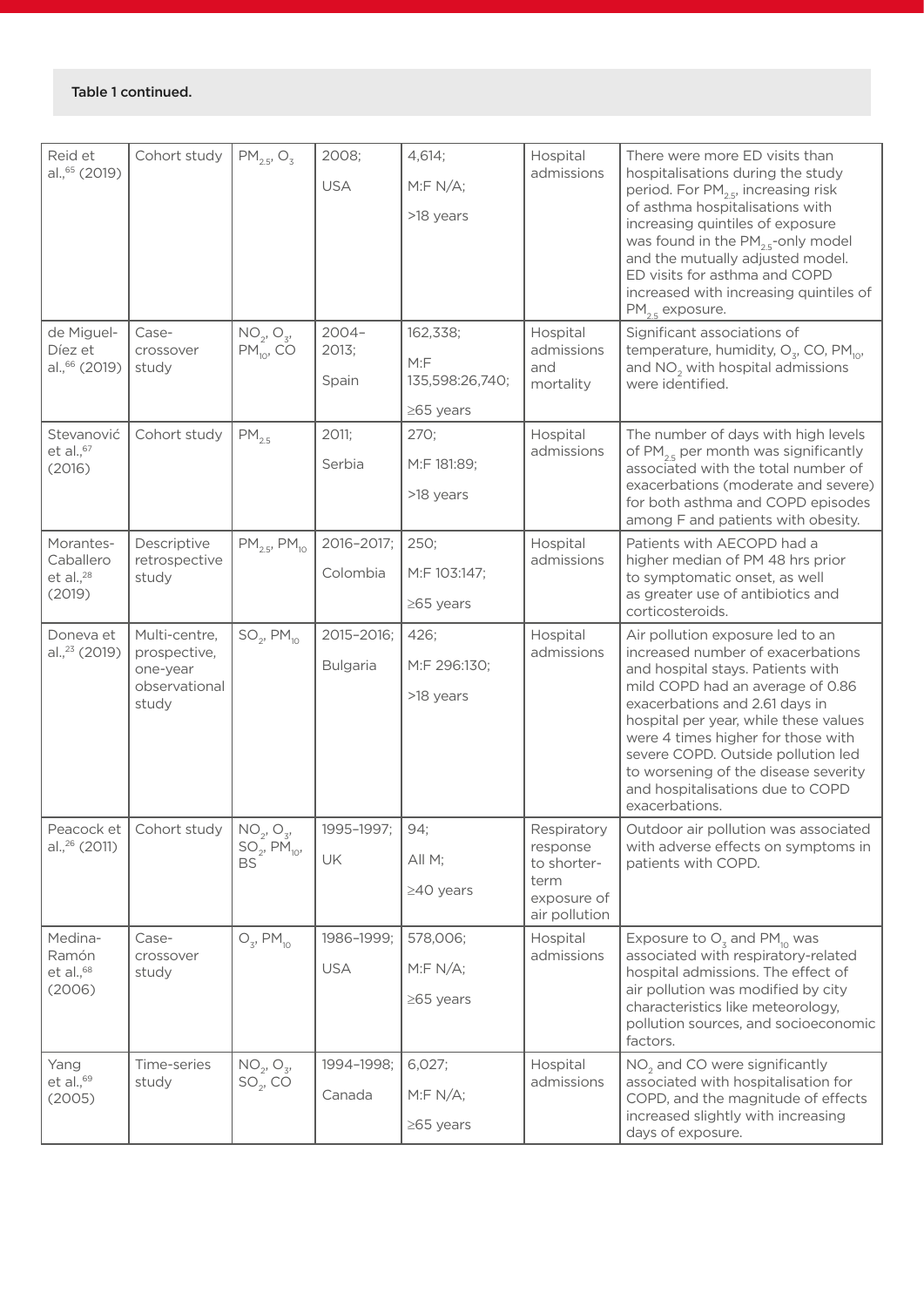| Stieb<br>et al., $70$<br>(2009) | Time-series<br>study | NO <sub>2</sub> , O <sub>z</sub><br>SO <sub>2</sub> , CO,<br>$PM_{2.5}$ , PM <sub>10</sub> | $1990 -$<br>2000:<br>Canada | 40.491:<br>M:F N/A;<br>>18 years | Hospital<br>admissions | In this large multicentre analysis,<br>daily average concentrations of<br>CO and NO <sub>2</sub> exhibited the most<br>consistent associations with ED<br>visits for cardiac conditions, while<br>$Oz$ exhibited the most consistent<br>associations with visits for respiratory<br>conditions. |
|---------------------------------|----------------------|--------------------------------------------------------------------------------------------|-----------------------------|----------------------------------|------------------------|-------------------------------------------------------------------------------------------------------------------------------------------------------------------------------------------------------------------------------------------------------------------------------------------------|
|---------------------------------|----------------------|--------------------------------------------------------------------------------------------|-----------------------------|----------------------------------|------------------------|-------------------------------------------------------------------------------------------------------------------------------------------------------------------------------------------------------------------------------------------------------------------------------------------------|

AECOPD: acute exacerbation of chronic obstructive pulmonary disease; AQHI: Air Quality Health Index; BC: black carbon; BS: black smoke; CI: confidence interval; CO: carbon monoxide; COPD: chronic obstructive pulmonary disease; ED: emergency department; F: female; GOLD: Global Initiative for Chronic Obstructive Lung Disease; hrs: hours; M: male; MI: myocardial infarction; NAAQS: National Ambient Air Quality Standards; N/A: data not available; NO<sub>2</sub>: nitrogen dioxide; NO<sub>x</sub>: nitrogen oxides; O<sub>3</sub>: ozone; OR: odds ratio; PM: particulate matter; PM<sub>coarse</sub>: coarse particulate matter; PM<sub>10</sub>: particulate matter <10 µm in aerodynamic diameter; PM<sub>2.5</sub>: particulate matter <2.5 µm in aerodynamic diameter; ppb: parts per billion; SO<sub>2</sub>: sulfur dioxide; RR: relative risk; SPM: suspended particulate matter; TSP: total suspended particles; UFP: ultrafine particles; USEPA: United States Environmental Protection Agency.

Table 2: A summary of daily hospital admissions for acute exacerbations of chronic obstructive pulmonary disease in males and females, and the corresponding 24-hour average air pollutant concentrations, from studies found in a review of the literature.

|                                                                                | Study; location (age of participants)                                     |                                                                  |                                                                                |                                                                             |                                                                   |                                                                   |                                                                               |  |  |  |  |
|--------------------------------------------------------------------------------|---------------------------------------------------------------------------|------------------------------------------------------------------|--------------------------------------------------------------------------------|-----------------------------------------------------------------------------|-------------------------------------------------------------------|-------------------------------------------------------------------|-------------------------------------------------------------------------------|--|--|--|--|
|                                                                                | Du et al., <sup>52</sup><br>$(2021)$ :<br>Jinhua, China<br>$($ >65 years) | Cai et al.,46<br>(2015):<br>Shanghai,<br>China $($ >18<br>years) | Tao et al., <sup>39</sup><br>$(2014)$ :<br>Lanzhou.<br>China $($ >18<br>years) | Tian et al., <sup>40</sup><br>(2014); Hong<br>Kong, China<br>$($ >18 years) | Chen et<br>al., $59$ (2019);<br>Shenyang,<br>China (>65<br>years) | Liang et<br>al., $50$ (2019);<br>Beijing,<br>China (>18<br>years) | Arbex et al., <sup>38</sup><br>(2009); São<br>Paulo, Brazil<br>$($ >40 years) |  |  |  |  |
|                                                                                |                                                                           |                                                                  | Mean concentration of gaseous pollutants, averaged over 24 hours (Min-Max)     |                                                                             |                                                                   |                                                                   |                                                                               |  |  |  |  |
| CO                                                                             | 0.7                                                                       | 1.3                                                              | N <sub>R</sub>                                                                 | 0.6                                                                         | <b>NR</b>                                                         | 1.2                                                               | 2.7                                                                           |  |  |  |  |
| $(\mu g/m^3)$                                                                  | $(0.5 - 1.0)$                                                             | $(0.2 - 3.9)$                                                    |                                                                                | $(0.1 - 2.1)$                                                               |                                                                   | $(0.2 - 8.0)$                                                     | $(1.0 - 12.0)$                                                                |  |  |  |  |
| $NO2 (\mu g/m3)$                                                               | 28.0                                                                      | 61.0                                                             | 45.8                                                                           | 40.9                                                                        | 43.0                                                              | 50.5                                                              | 120.3                                                                         |  |  |  |  |
|                                                                                | $(10.0 - 48.0)$                                                           | $(13.0 - 153.0)$                                                 | $(4.0 - 26.0)$                                                                 | $(2.5 - 129.2)$                                                             | $(13.0 - 125.0)$                                                  | $(8.0 - 155.0)$                                                   | $(30.9 - 390.8)$                                                              |  |  |  |  |
| SO <sub>2</sub>                                                                | 7.2                                                                       | 53.0                                                             | 79.1                                                                           | <b>NR</b>                                                                   | 52.0                                                              | 15.1                                                              | 14.0                                                                          |  |  |  |  |
| $(\mu g/m^3)$                                                                  | $(3.0 - 13.0)$                                                            | $(8.0 - 223.0)$                                                  | $(2.0 - 37.1)$                                                                 |                                                                             | $(3.0 - 333.0)$                                                   | $(2.0 - 139.0)$                                                   | $(2.1 - 42.9)$                                                                |  |  |  |  |
| $O_3$                                                                          | 84.5                                                                      | <b>NR</b>                                                        | <b>NR</b>                                                                      | <b>NR</b>                                                                   | 58.0                                                              | 95.8                                                              | 95.8                                                                          |  |  |  |  |
| $(\mu g/m^3)$                                                                  | $(36.0 - 142.0)$                                                          |                                                                  |                                                                                |                                                                             | $(9.0 - 218.0)$                                                   | $(2.0 - 292.0)$                                                   | $(14.5 - 282.0)$                                                              |  |  |  |  |
| Mean concentration of particulate pollutants, averaged over 24 hours (Min-Max) |                                                                           |                                                                  |                                                                                |                                                                             |                                                                   |                                                                   |                                                                               |  |  |  |  |
| $PM_{25}$ (µg/m <sup>3</sup> )                                                 | 30.9                                                                      | <b>NR</b>                                                        | <b>NR</b>                                                                      | 37.6                                                                        | 60.0                                                              | 76.7                                                              | <b>NR</b>                                                                     |  |  |  |  |
|                                                                                | $(14.0 - 57.0)$                                                           |                                                                  |                                                                                | $(6.8 - 163.2)$                                                             | $(4.0 - 848.0)$                                                   | $(5.0 - 467.0)$                                                   |                                                                               |  |  |  |  |
| $PM_{10}$ (µg/m <sup>3</sup> )                                                 | 50.1                                                                      | 92.0                                                             | 196.6                                                                          | <b>NR</b>                                                                   | 102.0                                                             | 109.7                                                             | 48.7                                                                          |  |  |  |  |
|                                                                                | $(25.0 - 84.0)$                                                           | $(12.0 - 643.0)$                                                 | $(16.0 - 256.1)$                                                               |                                                                             | $(8.0 - 912.0)$                                                   | $(10.0 - 820.0)$                                                  | $(9.6 - 169.0)$                                                               |  |  |  |  |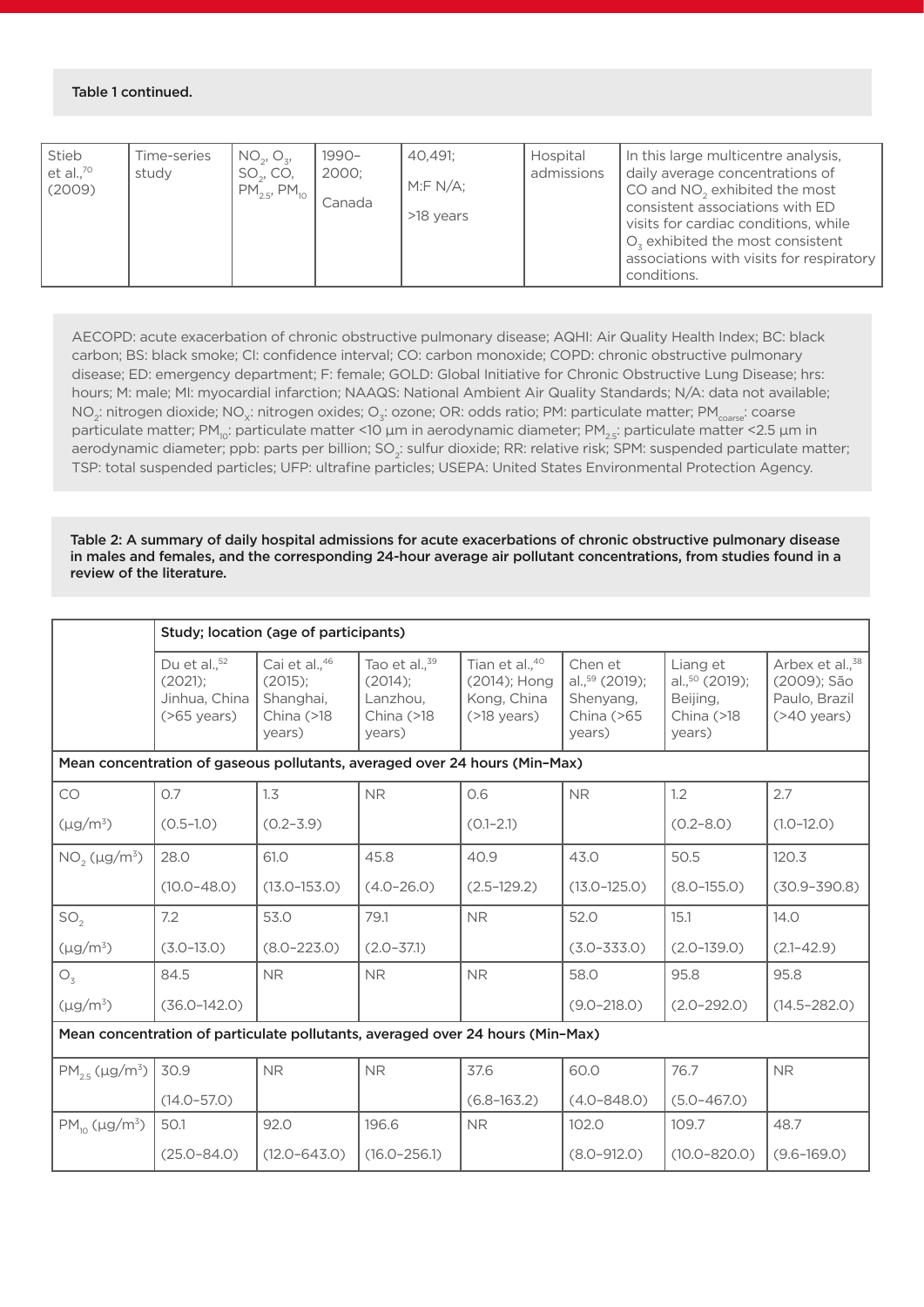| Mean number of hospital admissions of patients with AECOPD, averaged over 24 hours |                 |                     |                  |                     |                   |                     |                  |  |  |  |
|------------------------------------------------------------------------------------|-----------------|---------------------|------------------|---------------------|-------------------|---------------------|------------------|--|--|--|
| Male                                                                               | 106             | 72                  | $\overline{2}$   | 46                  | 9                 | 60                  | O.9              |  |  |  |
| (% of total;                                                                       | $(81.5\%;$      | $(64.9\%;$          | $(69.0\%$        | $(80.7\%; 13-$      | $(52.9\%;$        | $(67.4\%$           | $(52.9\%; 0-6);$ |  |  |  |
| Min-Max);                                                                          | $73-144$ :      | $10 - 231$ :        | $0-13$ :         | $91$ :              | $0-16$ :          | $9-153$ :           | $0.09\%$ (975)   |  |  |  |
| % of enrolled                                                                      | $8.3\%$ (1,277) | N/A                 | 0.05%            | N/A                 | 0.18%             | N/A                 |                  |  |  |  |
| (n)                                                                                |                 |                     | (3,663)          |                     | (4,920)           |                     |                  |  |  |  |
| Female                                                                             | 24              | 39                  | O.9              | 11                  | 8                 | 29                  | O.8              |  |  |  |
| (% of total;                                                                       | $(18.4\%$       | $(35.1\%$           | $(31.0\%; 0-6);$ | $(19.3\%$           | $(47.1\%; 0-15);$ | $(32.6\%$           | $(47.1\%; 0-7);$ |  |  |  |
| Min-Max);                                                                          | $32-16$ :       | $3-137$ :           | 0.05%            | $0 - 34$ ;          | 0.39%             | $2 - 90$ ;          | $0.10\%$ (794)   |  |  |  |
| % of enrolled<br>(n)                                                               | 8.4% (286)      | N/A                 | (1,638)          | N/A                 | (2,061)           | N/A                 |                  |  |  |  |
| Total                                                                              | 130             | 111                 | 2.9              | 57                  | 17                | 89                  | 1.7              |  |  |  |
| $(Min-Max)$ ;                                                                      | $(89-176)$ ;    | $(14 - 368)$ ;      | $(O-13)$ ;       | $(17-117)$ ;        | $(O-31)$ ;        | $(17-220)$ ;        | $(0-10)$ ;       |  |  |  |
| % of enrolled<br>(n)                                                               | 8.30% (1,563)   | 0.09%<br>(121, 463) | 0.06%<br>(5,301) | 0.05%<br>(117, 329) | 0.39%<br>(4,409)  | 0.05%<br>(161, 613) | $0.10\%$ (1,769) |  |  |  |

AECOPD: acute exacerbation of chronic obstructive pulmonary disease; CO: carbon monoxide; Max: maximum; Min: minimum; n: number of participants; N/A: data not available; NO<sub>2</sub>: nitrogen dioxide; NR: not reported; O<sub>3</sub>: ozone; PM<sub>10</sub>: particulate matter <10 µm in aerodynamic diameter;  $PM_{2}$ : particulate matter <2.5 µm in aerodynamic diameter; SO<sub>2</sub>: sulfur dioxide.

#### References

- 1. Celli BR et al. An official American Thoracic Society/European Respiratory Society statement: research questions in chronic obstructive pulmonary disease. Am J Respir Crit Care Med. 2015;191(7):e4- 27.
- 2. DeBoer MD et al. Effects of endogenous sex hormones on lung function and symptom control in adolescents with asthma. BMC Pulm Med. 2018;18(1):58.
- 3. Pauwels RA et al. Global strategy for the diagnosis, management, and prevention of chronic obstructive pulmonary disease. NHLBI/ WHO Global Initiative for Chronic Obstructive Lung Disease (GOLD) workshop summary. Am J Respir Crit Care Med. 2001;163(5):1256-76.
- 4. Neumeier A, Keith R. Clinical guideline highlights for the hospitalist: the GOLD and NICE guidelines for the management of COPD. J Hosp Med. 2020;15(4):240-1.
- 5. Aryal S et al. Influence of sex on chronic obstructive pulmonary disease risk and treatment outcomes. Int J Chron Obstruct Pulmon Dis. 2014;9:1145-54.
- 6. Han MK et al. Female sex and gender in lung/sleep health and disease. Increased understanding of basic biological, pathophysiological, and behavioral mechanisms leading to better health for female patients with lung disease. Am J Respir Crit Care Med. 2018;198(7):850-8.
- 7. Clayton JA, Tannenbaum C. Reporting sex, gender, or both in clinical research? JAMA. 2016;316(18):1863-4.
- 8. Sørheim IC et al. Gender differences in COPD: are women more susceptible to smoking effects than men? Thorax. 2010;65(6):480-5.
- 9. Akinbami LJ, Liu X. Chronic obstructive pulmonary disease among adults aged 18 and over in the United States, 1998-2009. NCHS Data Brief. 2011;(63):1-8.
- 10. Sapey E et al. Building toolkits for COPD exacerbations: lessons from the past and present. Thorax. 2019;74(9):898-905.
- 11. Soriano, J.B. An Epidemiological Overview of Chronic Obstructive Pulmonary Disease: What Can Real-Life Data Tell Us about Disease Management? COPD, 2017.

14(Suppl1): S3-7.

- 12. American Lung Association. COPD Prevalence. 2021; Available from: https://www.lung.org/research/ trends-in-lung-disease/copd-trendsbrief/copd-prevalence.
- 13. Mannino DM et al. Chronic obstructive pulmonary disease surveillance --United States, 1971-2000. Respir Care. 2002;47(10):1184-99.
- 14. Han MK et al. Gender and chronic obstructive pulmonary disease: why it matters. Am J Respir Crit Care Med. 2007;176(12):1179-84.
- 15. de Torres JP et al. Sex differences in mortality in patients with COPD. Eur Respir J. 2009;33(3):528-35.
- 16. Balmes JR. When smoke gets in your lungs. Proc Am Thorac Soc. 2010;7(2):98-101.
- 17. Global Burden of Diseases, Injuries, and Risk Factors Study (GBD) Chronic Respiratory Disease Collaborators. Prevalence and attributable health burden of chronic respiratory diseases, 1990-2017: a systematic analysis for the Global Burden of Disease Study 2017. Lancet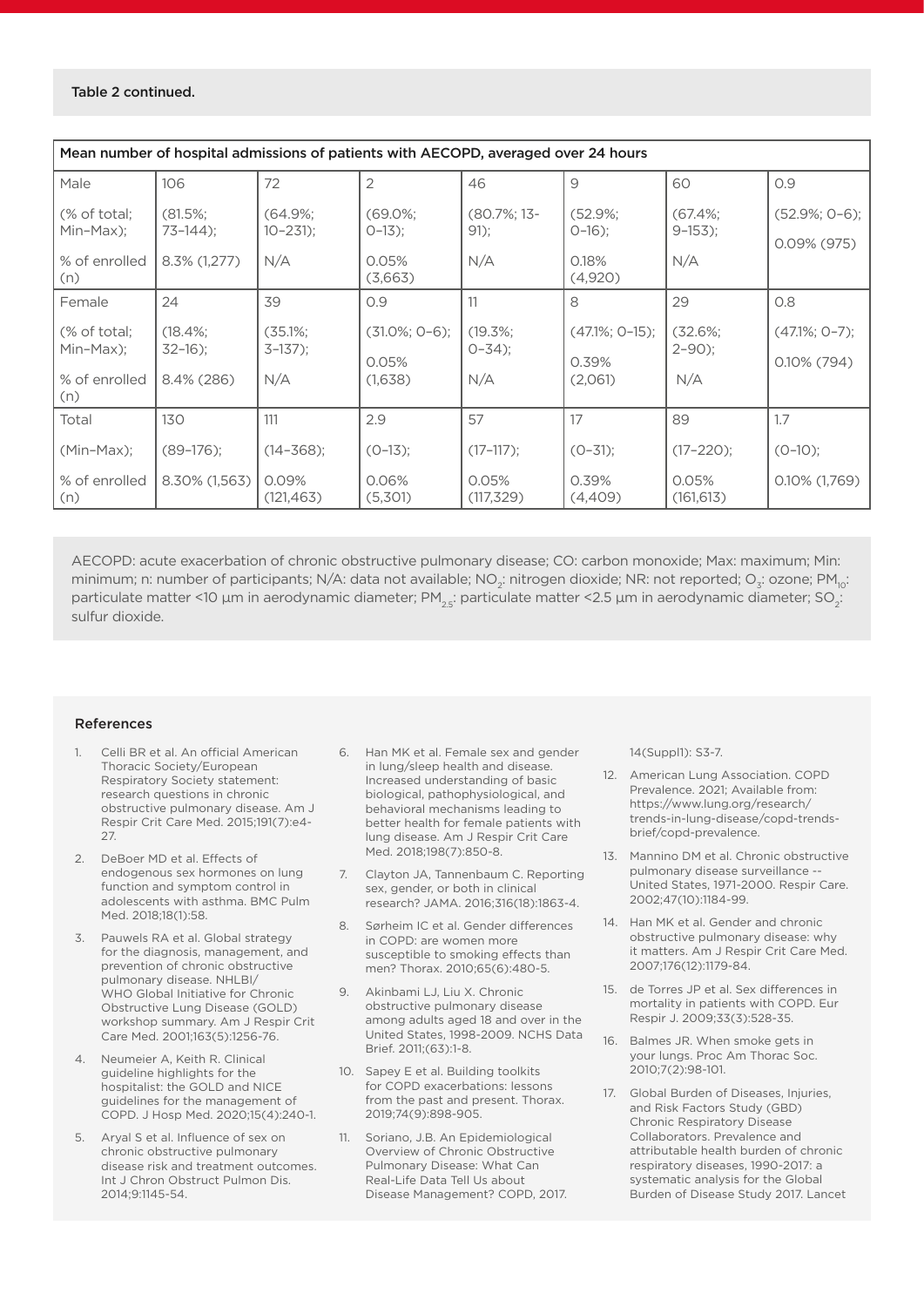Respir Med. 2020;8(6):585-96.

- 18. Orru H et al. The interplay of climate change and air pollution on health. Curr Environ Health Rep. 2017;4(4):504-13.
- 19. Ogawa K, Kishi K. [Etiological and exacerbation factors for COPD. Air pollution] Nihon Rinsho. 2016;74(5):743-6. (In Japanese).
- 20. Perez TA et al. Sex differences between women and men with COPD: a new analysis of the 3CIA study. Respir Med. 2020;171:106105.
- 21. Baccarelli A et al. Rapid DNA methylation changes after exposure to traffic particles. Am J Respir Crit Care Med. 2009;179(7):572-8.
- 22. Rebuli ME et al. Wood smoke exposure alters human inflammatory responses to viral infection in a sex-specific manner: a randomized, placebo-controlled study. Am J Respir Crit Care Med. 2019;199(8):996-1007.
- 23. Doneva M et al. Chronic obstructive pulmonary disease exacerbations and progression in relation to ambient air pollutants exposure. J Thorac Dis. 2019;11(6):2490-7.
- 24. Salvi SS, Barnes PJ. Chronic obstructive pulmonary disease in non-smokers. Lancet. 2009;374(9691):733-43.
- 25. Salvi SS, Barnes PJ. Is exposure to biomass smoke the biggest risk factor for COPD globally? Chest. 2010;138(1):3-6.
- 26. Peacock JL et al. Outdoor air pollution and respiratory health in patients with COPD. Thorax. 2011;66(7):591-6.
- 27. Chai CS et al. Clinical phenotypes of COPD and health-related quality of life: a cross-sectional study. Int J Chron Obstruct Pulmon Dis, 2019. 14: p. 565-573.
- 28. Morantes-Caballero JA, Fajardo Rodriguez HA. Effects of air pollution on acute exacerbation of chronic obstructive pulmonary disease: a descriptive retrospective study (pol-AECOPD). Int J Chron Obstruct Pulmon Dis. 2019;14:1549-57.
- 29. Gao N et al. Lung function and systemic inflammation associated with short-term air pollution exposure in chronic obstructive pulmonary disease patients in Beijing, China. Environ Health. 2020;19(1):12.
- 30. Hansel NN et al. The effects of air pollution and temperature on COPD. COPD. 2016;13(3):372-9.
- 31. Yan P et al. Effect of ambient air quality on exacerbation of COPD in patients and its potential mechanism. Int J Chron Obstruct Pulmon Dis. 2019;14:1517-26.
- 32. Sood A et al. ERS/ATS workshop report on respiratory health effects of household air pollution. Eur Respir J.

2018;51(1):1700698.

- 33. Duan RR et al. Air pollution and chronic obstructive pulmonary disease. Chronic Dis Transl Med. 2020;6(4):260-9.
- 34. Pini L et al. Emergency department admission and hospitalization for COPD exacerbation and particulate matter short-term exposure in Brescia, a highly polluted town in northern Italy. Respir Med. 2021;179:106334.
- 35. DeVries R et al. Low level air pollution and exacerbation of existing COPD: a case crossover analysis. Environ Health. 2016;15(1):98.
- 36. Grabicki M et al. COPD course and comorbidities: are there gender differences? Adv Exp Med Biol. 2019;1113:43-51.
- 37. Ko FW et al. Temporal relationship between air pollutants and hospital admissions for chronic obstructive pulmonary disease in Hong Kong. Thorax. 2007;62(9):780-5.
- 38. Qiu H et al. Effects of coarse particulate matter on emergency hospital admissions for respiratory diseases: a time-series analysis in Hong Kong. Environ Health Perspect. 2012;120(4):572-6.
- 39. Kloog I et al. Short term effects of particle exposure on hospital admissions in the Mid-Atlantic states: a population estimate. PLoS One. 2014;9(2):e88578.
- 40. Leitte AM et al. Respiratory health, effects of ambient air pollution and its modification by air humidity in Drobeta-Turnu Severin, Romania. Sci Total Environ. 2009;407(13):4004-11.
- 41. Arbex MA et al. Urban air pollution and chronic obstructive pulmonary disease-related emergency department visits. J Epidemiol Community Health. 2009;63(10):777- 83.
- 42. Tao Y et al. Air pollution and hospital admissions for respiratory diseases in Lanzhou, China. Environ Pollut. 2014;185:196-201.
- 43. Tian L et al. Ambient carbon monoxide and the risk of hospitalization due to chronic obstructive pulmonary disease. Am J Epidemiol. 2014;180(12):1159-67.
- 44. Milutinović S et al. Short-term association between air pollution and emergency room admissions for chronic obstructive pulmonary disease in Nis, Serbia. Cent Eur J Public Health. 2009;17(1):8-13.
- 45. Chen Y et al. Influence of relatively low level of particulate air pollution on hospitalization for COPD in elderly people. Inhal Toxicol. 2004;16(1):21-5.
- 46. To T et al. Health risk of air pollution on people living with major chronic diseases: a Canadian population-based study. BMJ Open.

2015;5(9):e009075.

- 47. Cho J et al. Air pollution as a risk factor for depressive episode in patients with cardiovascular disease, diabetes mellitus, or asthma. J Affect Disord. 2014;157:45-51.
- 48. Sauerzapf V et al. Environmental factors and hospitalisation for chronic obstructive pulmonary disease in a rural county of England. J Epidemiol Community Health. 2009;63(4):324- 8.
- 49. Cai J et al. Does ambient CO have protective effect for COPD patient? Environ Res. 2015;136:21-6.
- 50. Yorifuji T et al. Hourly differences in air pollution and risk of respiratory disease in the elderly: a time-stratified case-crossover study. Environ Health. 2014;13:67.
- 51. Schikowski T et al. Association of ambient air pollution with the prevalence and incidence of COPD. Eur Respir J. 2014;44(3):614-26.
- 52. Zhang Z et al. Impact of haze and air pollution-related hazards on hospital admissions in Guangzhou, China. Environ Sci Pollut Res Int. 2014;21(6):4236-44.
- 53. Liang L et al. Associations between daily air quality and hospitalisations for acute exacerbation of chronic obstructive pulmonary disease in Beijing, 2013-17: an ecological analysis. Lancet Planet Health. 2019;3(6):e270-9.
- 54. Hendryx M et al. Air pollution exposures from multiple point sources and risk of incident chronic obstructive pulmonary disease (COPD) and asthma. Environ Res. 2019;179(Pt A):108783.
- 55. Du W et al. Associations between ambient air pollution and hospitalizations for acute exacerbation of chronic obstructive pulmonary disease in Jinhua, 2019. Chemosphere. 2021;267:128905.
- 56. Lin MT et al. Association of meteorological factors and air NO<sub>2</sub> and O<sub>2</sub> concentrations with acute exacerbation of elderly chronic obstructive pulmonary disease. Sci Rep. 2018;8(1):10192.
- 57. Sinharay R et al. Respiratory and cardiovascular responses to walking down a traffic-polluted road compared with walking in a traffic-free area in participants aged 60 years and older with chronic lung or heart disease and age-matched healthy controls: a randomised, crossover study. Lancet. 2018;391(10118):339-49.
- 58. Wang Z et al. Association of change in air quality with hospital admission for acute exacerbation of chronic obstructive pulmonary disease in Guangdong, China: a province-wide ecological study. Ecotoxicol Environ Saf. 2021;208:111590.